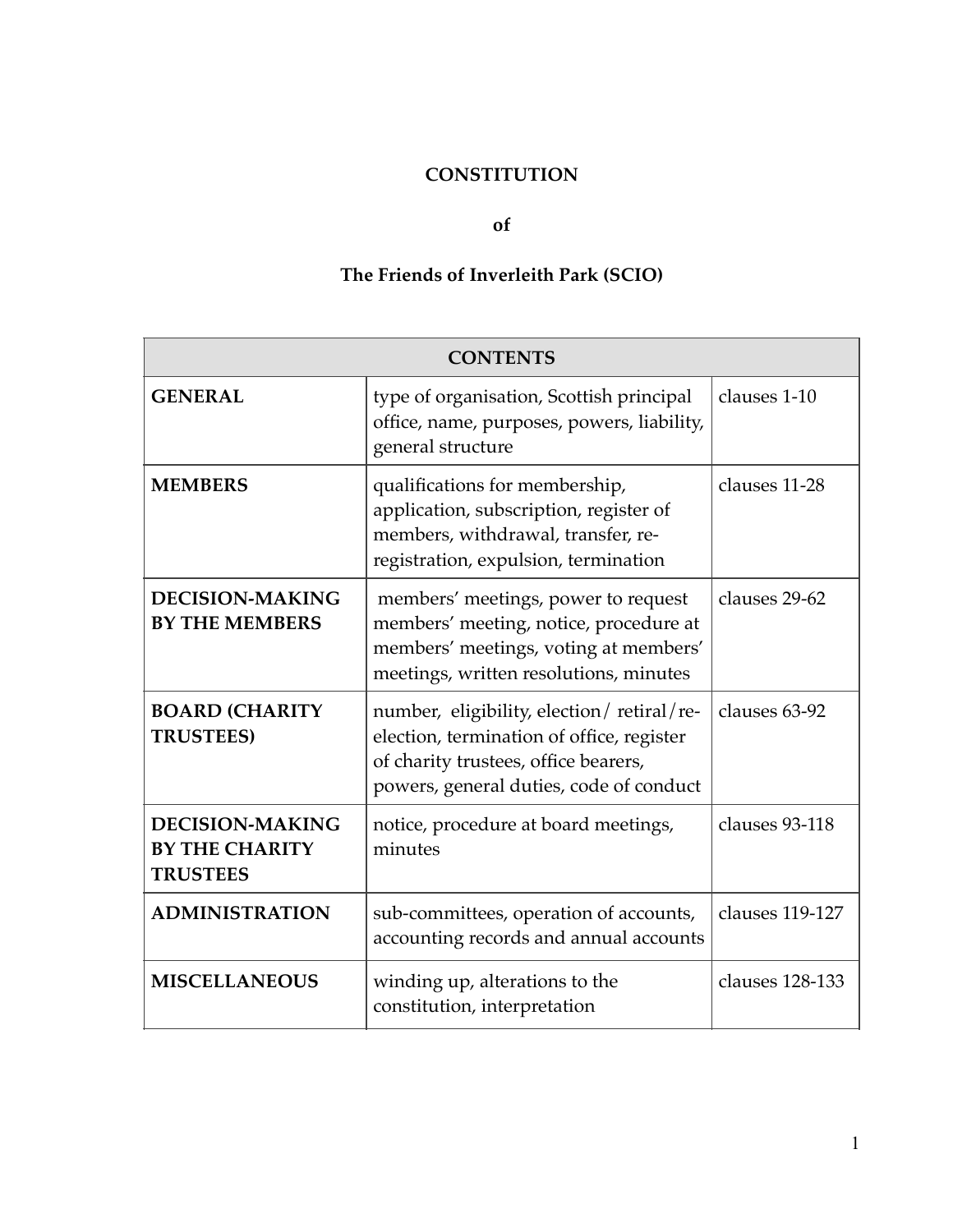# **GENERAL**

# **Type of organisation**

1. The organisation will, upon registration, be a Scottish Charitable Incorporated Organisation (SCIO).

## **Scottish principal office**

2. The principal office of the organisation will be in Scotland (and must remain in Scotland).

### **Name**

3. The name of the organisation is *The Friends of Inverleith Park (SCIO)*

### **Purposes**

4 The main purpose of organisation is:

to protect, improve and manage the physical and natural environment of Inverleith Park for the benefit, education and enjoyment of the public

This to be achieved by:

- 4.1 promoting the provision of facilities in the Park and the well-being, health and welfare of the public regardless of age, gender, ethnicity, sexuality, belief or political affiliation
- 4.2 engaging with and involving the local community and others in the work of the organisation, through the exchange of information and practical activities

## **Powers**

- 5 The organisation has power to do anything which is calculated to further its purposes or is conducive or incidental to doing so.
- 6 No part of the income or property of the organisation may be paid or transferred (directly or indirectly) to the members – either in the course of the organisation's existence or on dissolution – except where this is done in direct furtherance of the organisation's charitable purposes.

## **Liability of members**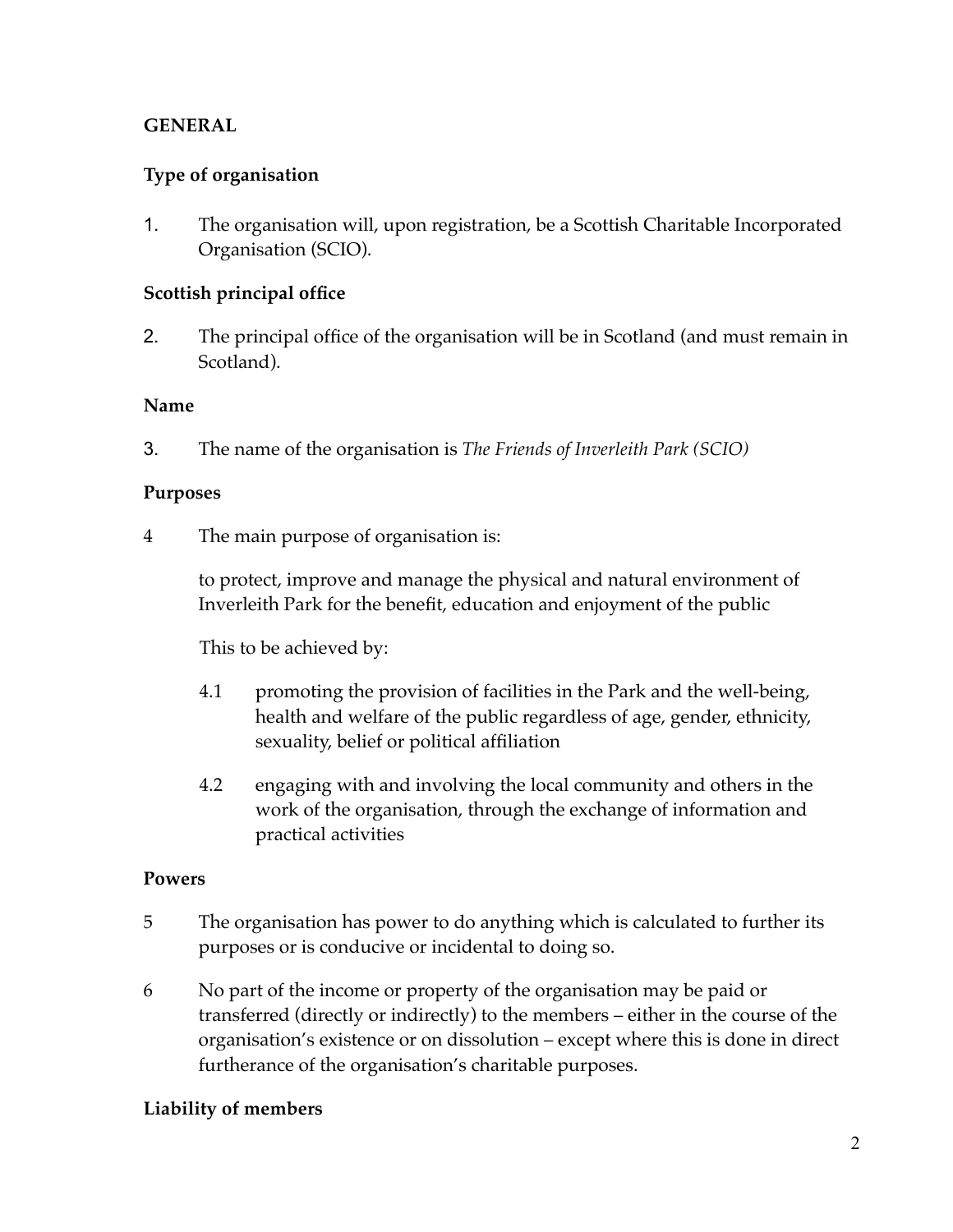- 7 The members of the organisation have no liability to pay any sums to help to meet the debts (or other liabilities) of the organisation if it is wound up; accordingly, if the organisation is unable to meet its debts, the members will not be held responsible.
- 8 The members and charity trustees have certain legal duties under the Charities and Trustee Investment (Scotland) Act 2005; and clause 7 does not exclude (or limit) any personal liabilities they might incur if they are in breach of those duties or in breach of other legal obligations or duties that apply to them personally.

### **General structure**

- 9 The structure of the organisation consists of:-
	- 9.1 the MEMBERS who have the right to attend members' meetings (including any annual members' meeting) and have important powers under the constitution; in particular, the members appoint people to serve on the board and take decisions on changes to the constitution itself;
	- 9.2 the BOARD who hold regular meetings, and generally control the activities of the organisation; for example, the board is responsible for monitoring and controlling the financial position of the organisation.
- 10 The people serving on the board are referred to in this constitution as CHARITY TRUSTEES.

## **MEMBERS**

#### **Qualifications for membership**

- 11 Membership is open to any individual aged 16 or over who supports the purposes of the organisation.
- 12 Employees of the organisation are not eligible for membership.

## **Application for membership**

13 Any person who wishes to become a member can apply either in writing, by email or through the website of the Friends of Inverleith Park.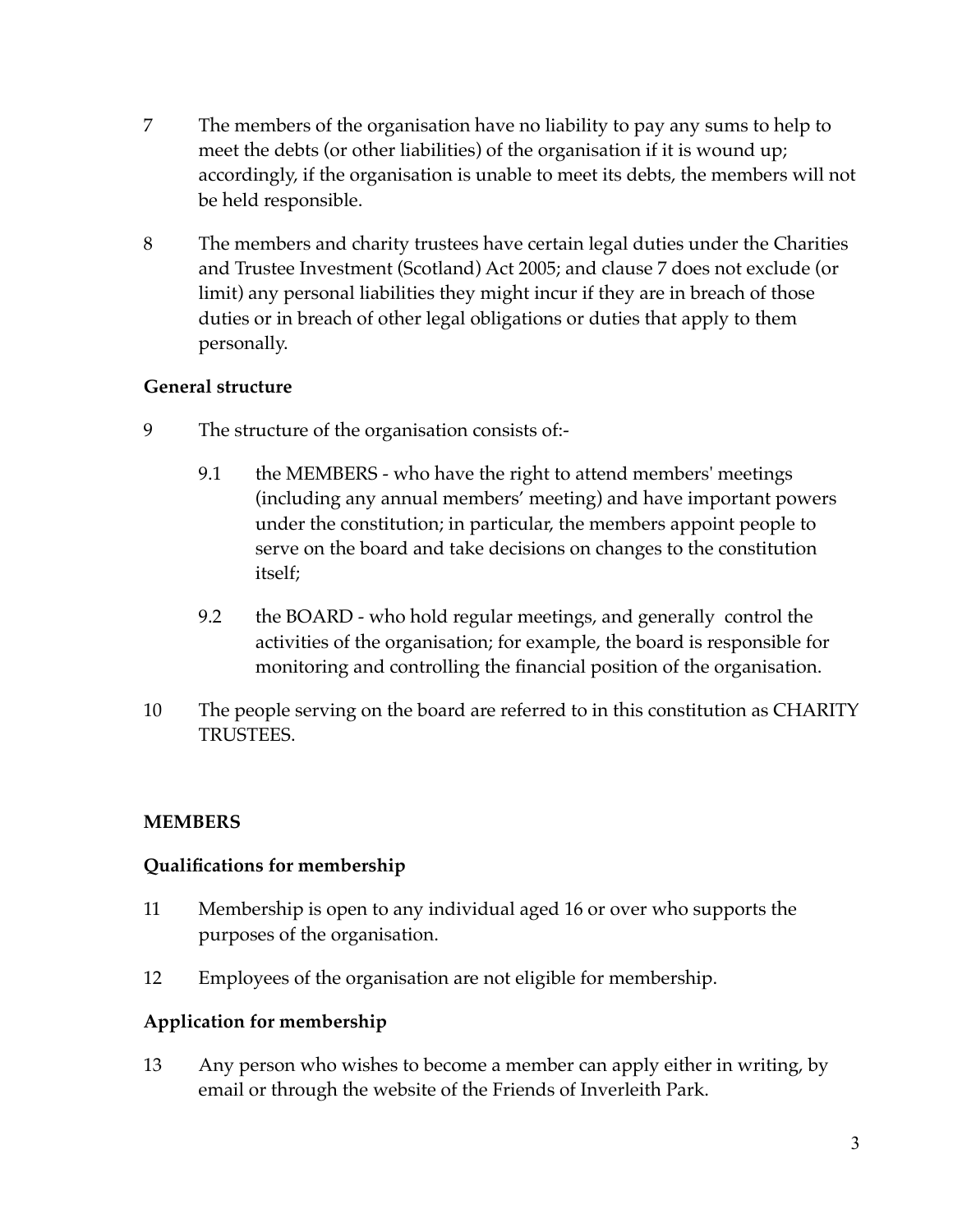- 14 The board may, at its discretion, refuse to admit any person to membership.
- 15 The board must verify the receipt of each application by sending to the applicant a membership number and privacy statement.

#### **Membership subscription**

- 16 An annual membership subscription will be payable each year at a rate or rates fixed by the board (agreed at the AGM).
- 17 Subscriptions should be paid no later than one month after the AGM. Any member not having paid by that time may have their name removed from the register of members (at the discretion of the board).

#### **Register of members**

- 18 The board must keep a register of members, setting out
	- 18.1 for each current member:
		- 18.1.1 their full name and address; and
		- 18.1.2 the date on which they were registered as a member of the organisation;
	- 18.2 for each former member for at least six years from the date on which they ceased to be a member:
		- 18.2.1 their name; and
		- 18.2.2 the date on which they ceased to be a member.
- 19 The board must ensure that the register of members is updated within 28 days of any change:
	- 19.1 which arises from a resolution of the board or a resolution passed by the members of the organisation; or
	- 19.2 which is notified to the organisation.
- 20 If a member or charity trustee of the organisation requests a copy of the register of members, the board must ensure that a copy is supplied to them within 28 days, providing the request is reasonable; if the request is made by a member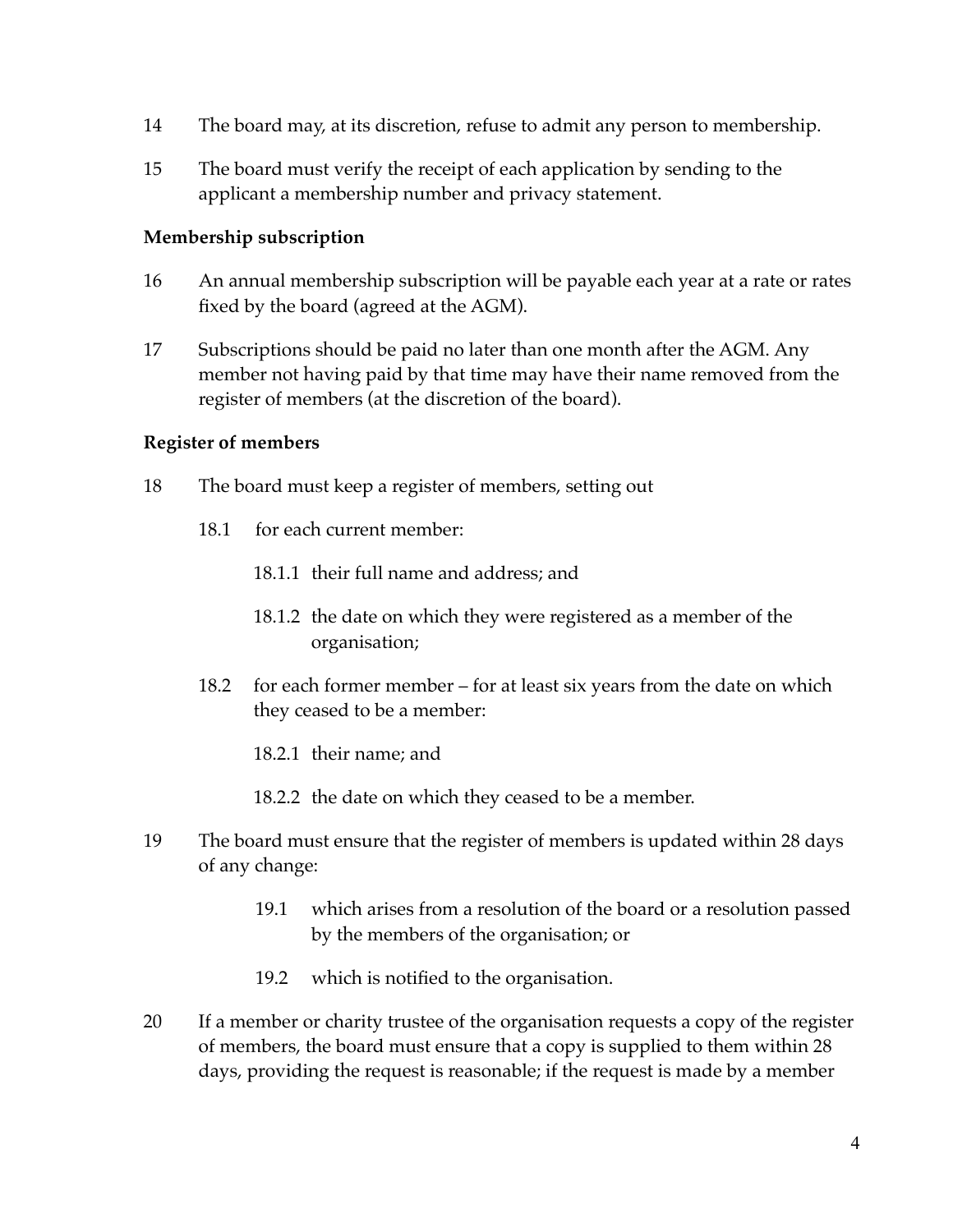(rather than a charity trustee), the board may provide a copy which has the addresses blanked out.

## **Withdrawal from membership**

21 Any person who wants to withdraw from membership should notify the board either in writing or by email; they will cease to be a member as from the time when the notice is received by the organisation.

### **Transfer of membership**

22 Membership of the organisation may not be transferred by a member.

### **Re-registration of members**

- 23 The membership year runs from 1 October to last day of September each year
- 24 The board may, at any time, issue notices to the members requiring them to confirm that they wish to remain as members of the organisation, and allowing them a period of 28 days (running from the date of issue of the notice) to provide that confirmation to the board.
- 25 If a member fails to provide confirmation to the board (in writing, by e-mail or a phone call) that they wish to remain as a member of the organisation before the expiry of the 28-day period referred to in clause 24, the board may expel them from membership.
- 26 A notice under clause 24 will not be valid unless it refers specifically to the consequences (under clause 25) of failing to provide confirmation within the 28 day period.

## **Expulsion from membership**

- 27 Any person may be expelled from membership by way of a resolution passed by not less than two thirds of those present and voting at a members' meeting, providing the following procedures have been observed:-
	- 27.1 at least 21 days' notice of the intention to propose the resolution must be given to the member concerned, specifying the grounds for the proposed expulsion;
	- 27.2 the member concerned will be entitled to be heard on the resolution at the members' meeting at which the resolution is proposed.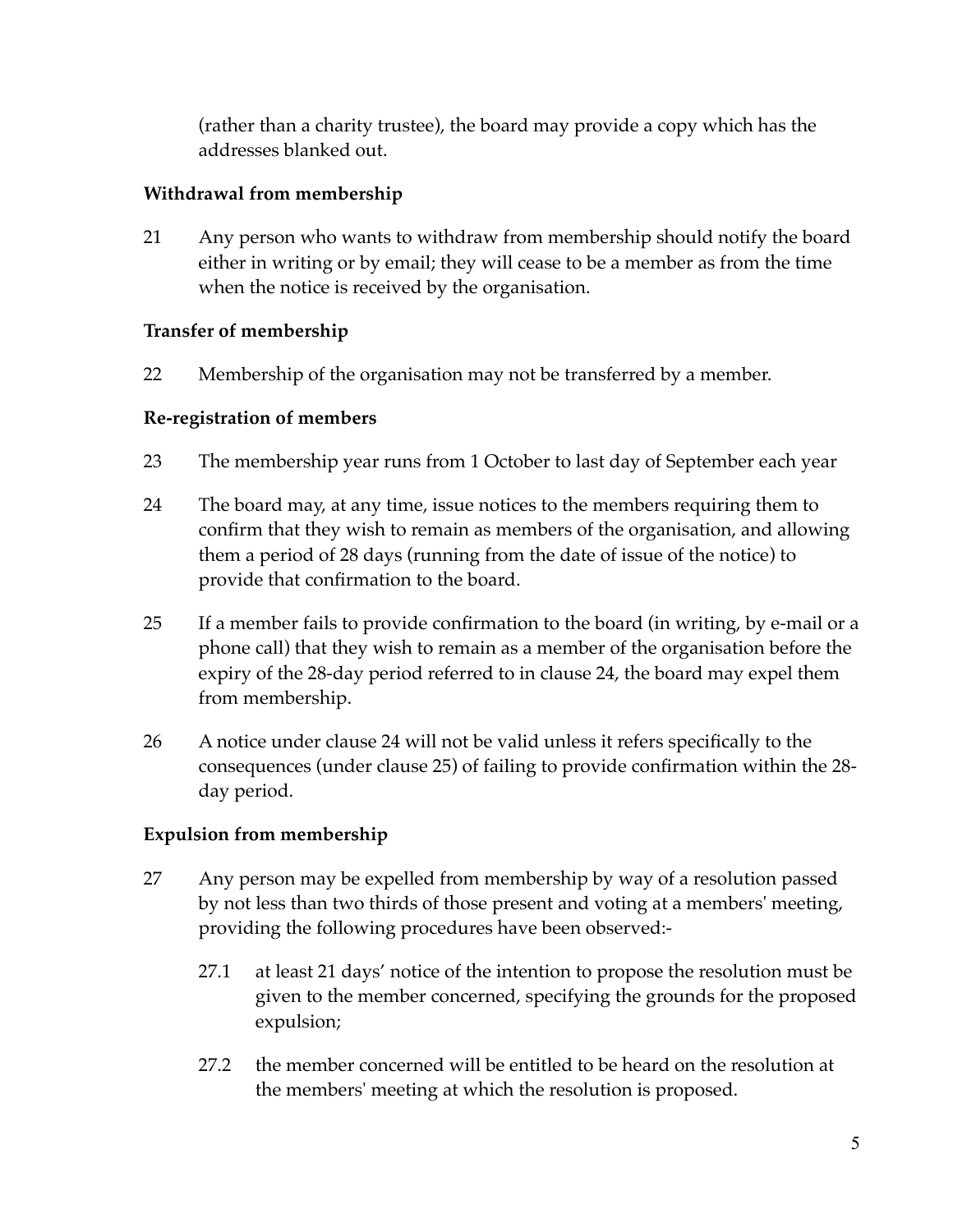## **Termination**

28 Membership of the organisation will terminate on death.

## **DECISION-MAKING BY THE MEMBERS**

#### **Members' meetings**

- 29 The board must arrange a meeting of members (an annual members' meeting or "AGM") in each calendar year.
- 30 The gap between one AGM and the next must not be longer than 15 months.
- 31 Notwithstanding clause 29 an AGM does not need to be held during the calendar year in which the organisation is formed; but the first AGM must still be held within 15 months of the date on which the organisation is formed.
- 32 The business of each AGM must include:-
	- 32.1 a report by the chair on the activities of the organisation;
	- 32.2 consideration of the annual accounts of the organisation, and setting the rate of the membership subscription;
	- 32.3 the election/re-election of charity trustees, as referred to in clauses 68 to 71.
- 33 The board may arrange a special members' meeting (Extraordinary General Meeting) at any time.

#### **Power to request the board to arrange a special members' meeting**

- 34 The board must arrange an EGM if they are requested to do so by a notice (which may take the form of two or more documents in the same terms, each signed by one or more members) by members who amount to 5% or more of the total membership of the organisation at the time, providing:
	- 34.1 the notice states the purposes for which the meeting is to be held; and
	- 34.2 those purposes are not inconsistent with the terms of this constitution, the Charities and Trustee (Investment) Scotland Act 2005 or any other statutory provision.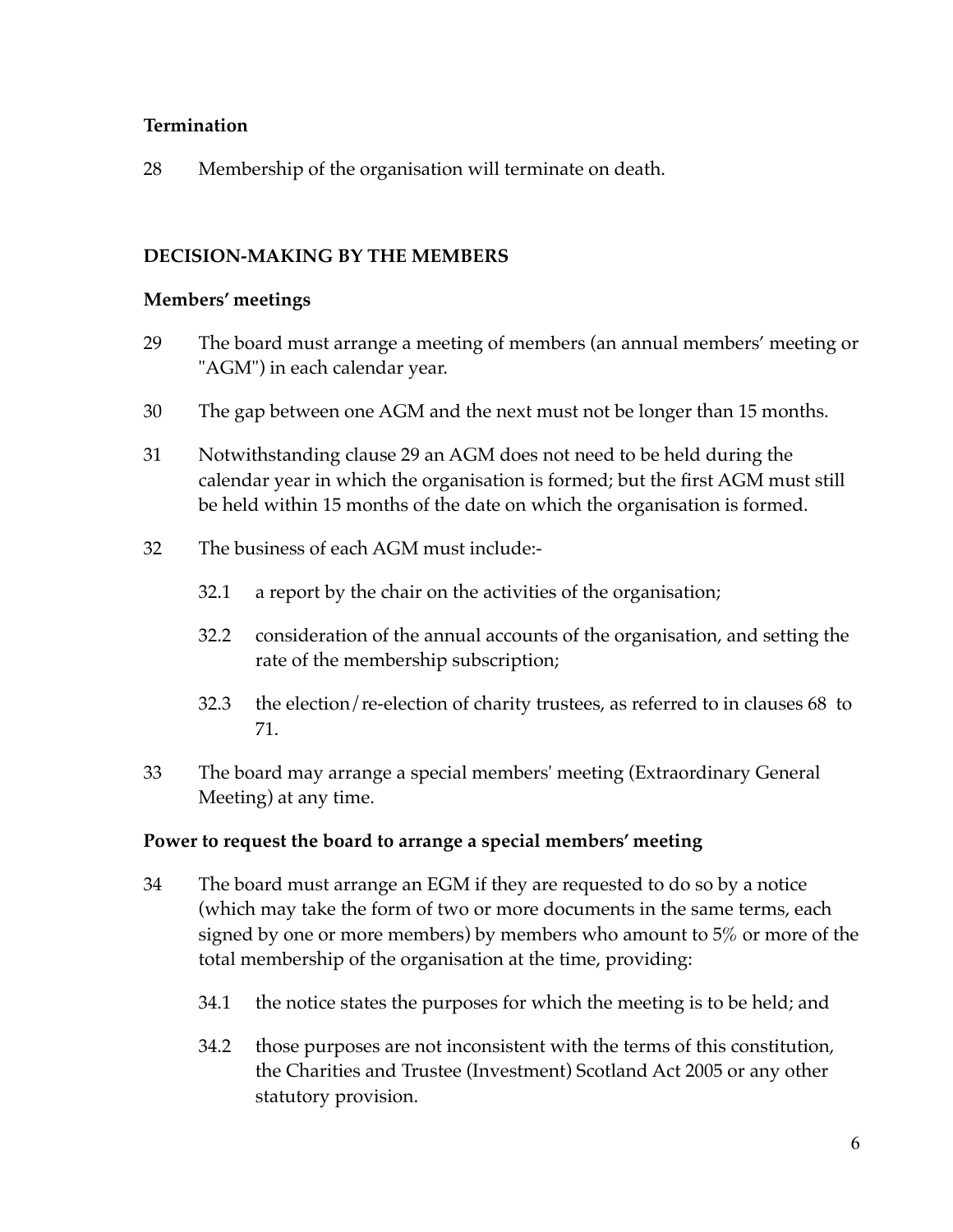35 If the board receive a notice under clause 34, the date for the meeting which they arrange in accordance with the notice must not be later than 28 days from the date on which they received the notice.

## **Notice of members' meetings**

- 36 At least 14 clear days' notice must be given of any AGM or any EGM.
- 37 The notice calling a members' meeting must specify in general terms what business is to be dealt with at the meeting; and
	- 37.1 in the case of a resolution to alter the constitution, must set out the exact terms of the proposed alteration(s); or
	- 37.2 in the case of any other resolution falling within clause 52 (requirement for two-thirds majority) must set out the exact terms of the resolution.
- 38 The reference to "clear days" in clause 36 shall be taken to mean that, in calculating the period of notice,
	- 38.1 the day after the notices are posted (or sent by e-mail) should be excluded; and
	- 38.2 the day of the meeting itself should also be excluded.
- 39 Notice of every members' meeting must be given to all the members of the organisation, and to all the charity trustees; but the accidental omission to give notice to one or more members will not invalidate the proceedings at the meeting.
- 40 Any notice which requires to be given to a member under this constitution must be: -
	- 40.1 sent by post to the member, at the address last notified by them to the organisation; *or*
	- 40.2 sent by e-mail to the member, at the e-mail address last notified by them to the organisation.
- 41 If members and charity trustees are to be permitted to participate in a members' meeting by way of audio and/or audio-visual link(s) (see clause 44), the notice (or notes accompanying the notice) must: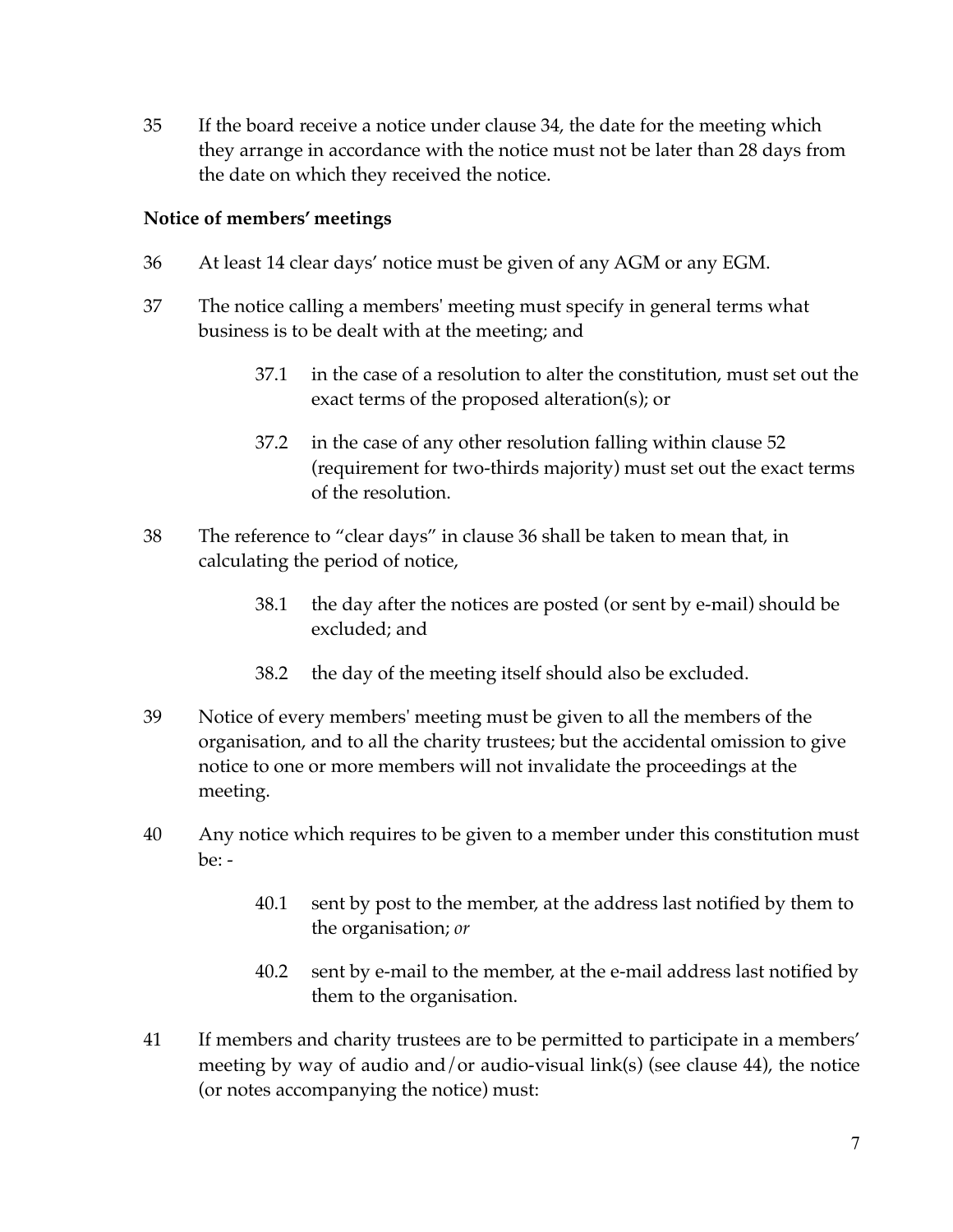- 41.1 set out details of how to connect and participate via that link or links; and
- 41.2 (particularly for the benefit of those members who may have difficulties in using a computer or laptop for this purpose) draw members' attention to the following options:

41.2.1 participating in the meeting via an audio link accessed by phone, using dial-in details (if that forms part of the arrangements);

41.2.2 (where attendance in person is to be permitted, either on an open basis or with a restriction on the total number who will be permitted to attend) attending and voting in person at the meeting;

41.2.3 submitting questions and/or comments in advance of the meeting

- 42 Where a members' meeting is to involve participation *solely* via audio and/or audio-visual link(s), the notice (or notes accompanying the notice) must include a statement inviting members to submit questions and/or comments in advance of the meeting, which (subject to clause 43) the chairperson of the meeting will be expected to read out, and address, in the course of the meeting.
- 43 Where clause 42 applies, the chairperson of a members' meeting will not require to read out or address any questions or comments submitted by members in advance of the meeting if and to the extent that the questions or comments are of an unreasonable length (individually or taken together), or contain material which is defamatory, racist or otherwise offensive

#### **Procedure at members' meetings**

- 44 The board may if they consider appropriate (and must, if this is required under clause 45) make arrangements for members and charity trustees to participate in members' meetings by way of audio and/or audio-visual link(s) which allow them to hear and contribute to discussions at the meeting, providing:
	- 44.1 the means by which members and charity trustees can participate via that link or links are not subject to technical complexities, significant costs or other factors which are likely to represent - for all or a significant proportion of the membership - a barrier to participation;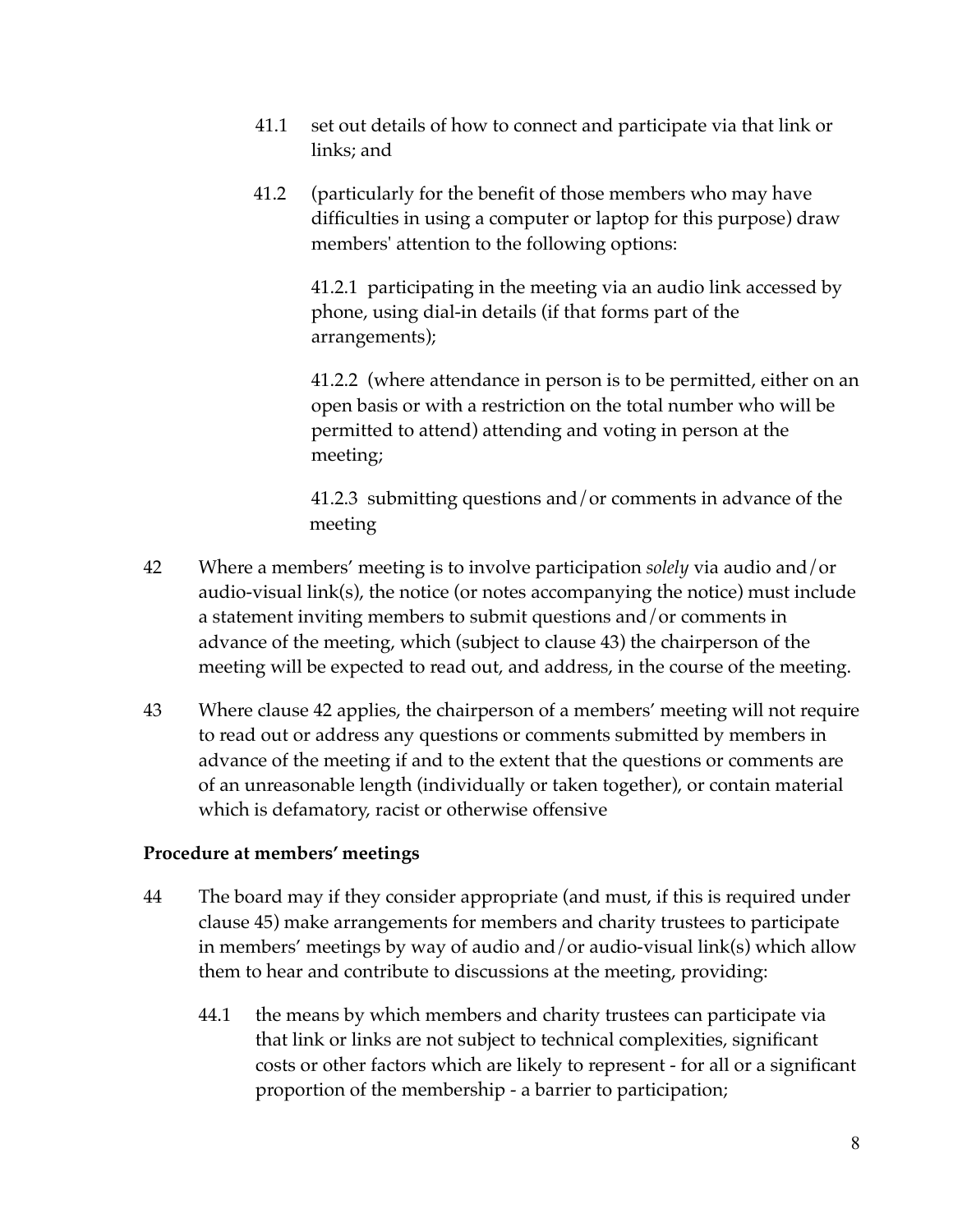- 44.2 the notice calling the meeting (or notes accompanying the notice) contains the information required under clause 41; and
- 44.3 the manner in which the meeting is conducted ensures, so far as reasonably possible, that those members and charity trustees who participate via an audio or audio-visual link are not disadvantaged with regard to their ability to contribute to discussions at the meeting, as compared with those members and charity trustees (if any) who are attending in person (and vice versa).
- 45 If restrictions arising from public health legislation or guidance are likely to mean that attendance in person at a proposed members' meeting would not be possible or advisable for all or a significant proportion of the membership, the board must make arrangements for members and charity trustees to participate in that members' meeting by way of audio and/or audio-visual link(s) which allow them to hear and contribute to discussions at the meeting; and on the basis that the requirements set out in paragraphs 44.1 to 44.3 of clause 44 will apply.
- 46 A members' meeting may involve two or more members or charity trustees participating via attendance in person while other members and/or charity trustees participate via audio and/or audio-visual links; or it may involve participation solely via audio and/or audio-visual links.
- 47 An individual participating in a members' meeting via an audio or audio-visual link which allows them to hear and contribute to discussions at the meeting will be deemed to be present in person (or, if they are not a member, will be deemed to be in attendance) at the meeting.
- 48 If a quorum is not present within 15 minutes after the time at which a members' meeting was due to start - or if a quorum ceases to be present during a members' meeting - the meeting cannot proceed; and fresh notices of meeting will require to be sent out, to deal with the business (or remaining business) which was intended to be conducted.
- 49 The chair of the organisation should act as chairperson of each members' meeting.
- 50 If the chair of the organisation is not present within 15 minutes after the time at which the meeting was due to start (or is not willing to act as chairperson), the charity trustees present at the meeting must elect (from among themselves) the person who will act as chairperson of that meeting.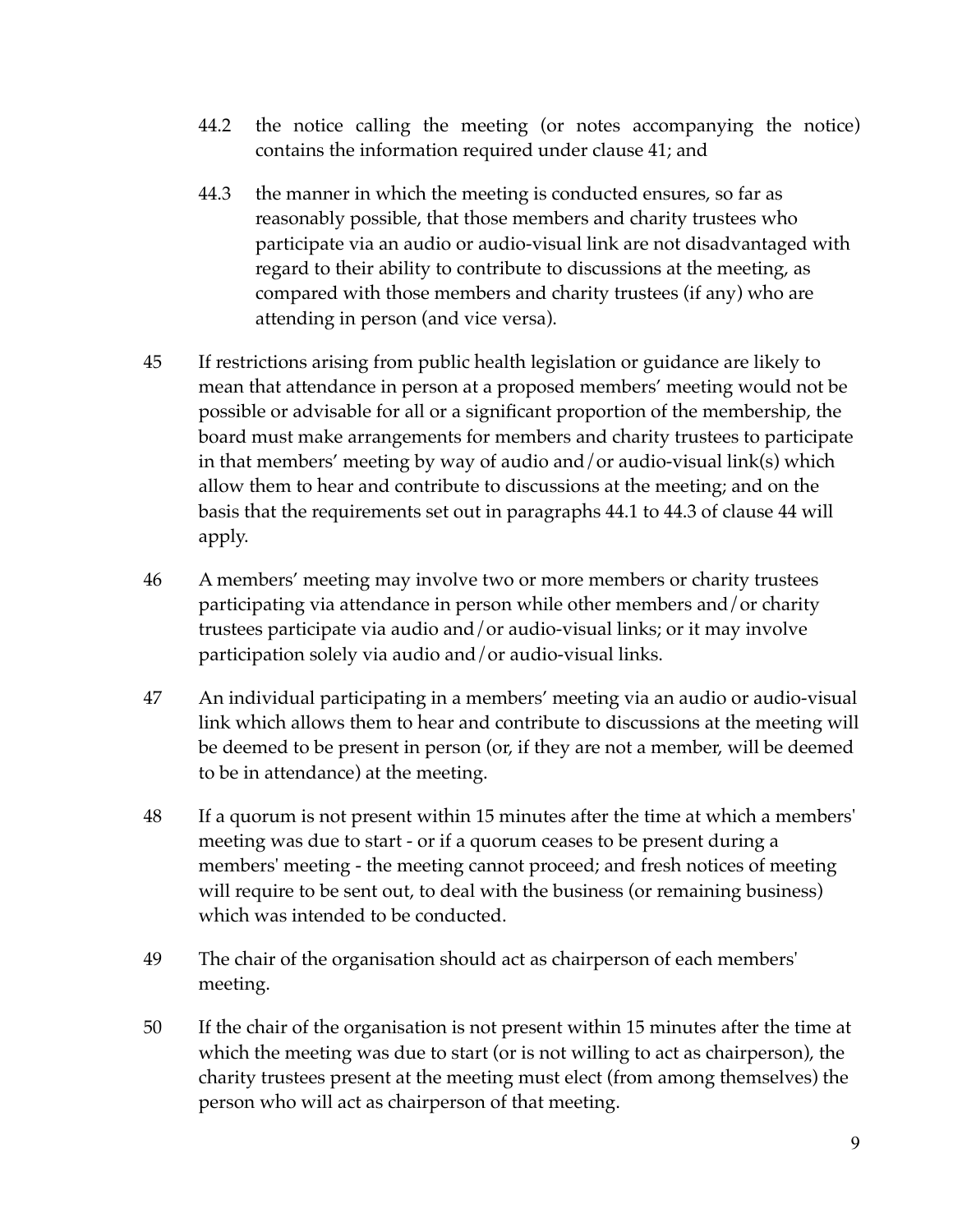### **Voting at members' meetings**

- 51 Every member has one vote, which must be given personally (subject to clause 56).
- 52 All decisions at members' meetings will be made by majority vote with the exception of the types of resolution listed in clause 27.
- 53 The following resolutions will be valid only if passed by not less than two thirds of those voting on the resolution at a members' meeting (or if passed by way of a written resolution under clause 60):
	- 53.1 a resolution amending the constitution;
	- 53.2 a resolution expelling a person from membership under clause 27;
	- 53.3 a resolution directing the board to take any particular step (or directing the board not to take any particular step);
	- 53.4 a resolution approving the amalgamation of the organisation with another SCIO (or approving the constitution of the new SCIO to be constituted as the successor pursuant to that amalgamation);
	- 53.5 a resolution to the effect that all of the organisation's property, rights and liabilities should be transferred to another SCIO (or agreeing to the transfer from another SCIO of all of its property, rights and liabilities);
	- 53.6 a resolution for the winding up or dissolution of the organisation.
- 54 If there is an equal number of votes for and against any resolution, the chairperson of the meeting will be entitled to a second (casting) vote.
- 55 A resolution put to the vote at a members' meeting will be decided on a show of hands - unless the chairperson (or at least two other members present at the meeting) ask for a secret ballot.
- 56 Where members are participating in a meeting via an audio or audio-visual link, they may cast their votes on any resolution orally, or by way of some form of visual indication, or by use of a voting button or similar, or by way of a message sent electronically - and providing the board have no reasonable grounds for suspicion as regards authenticity, any such action shall be deemed to be a vote cast personally via a show of hands.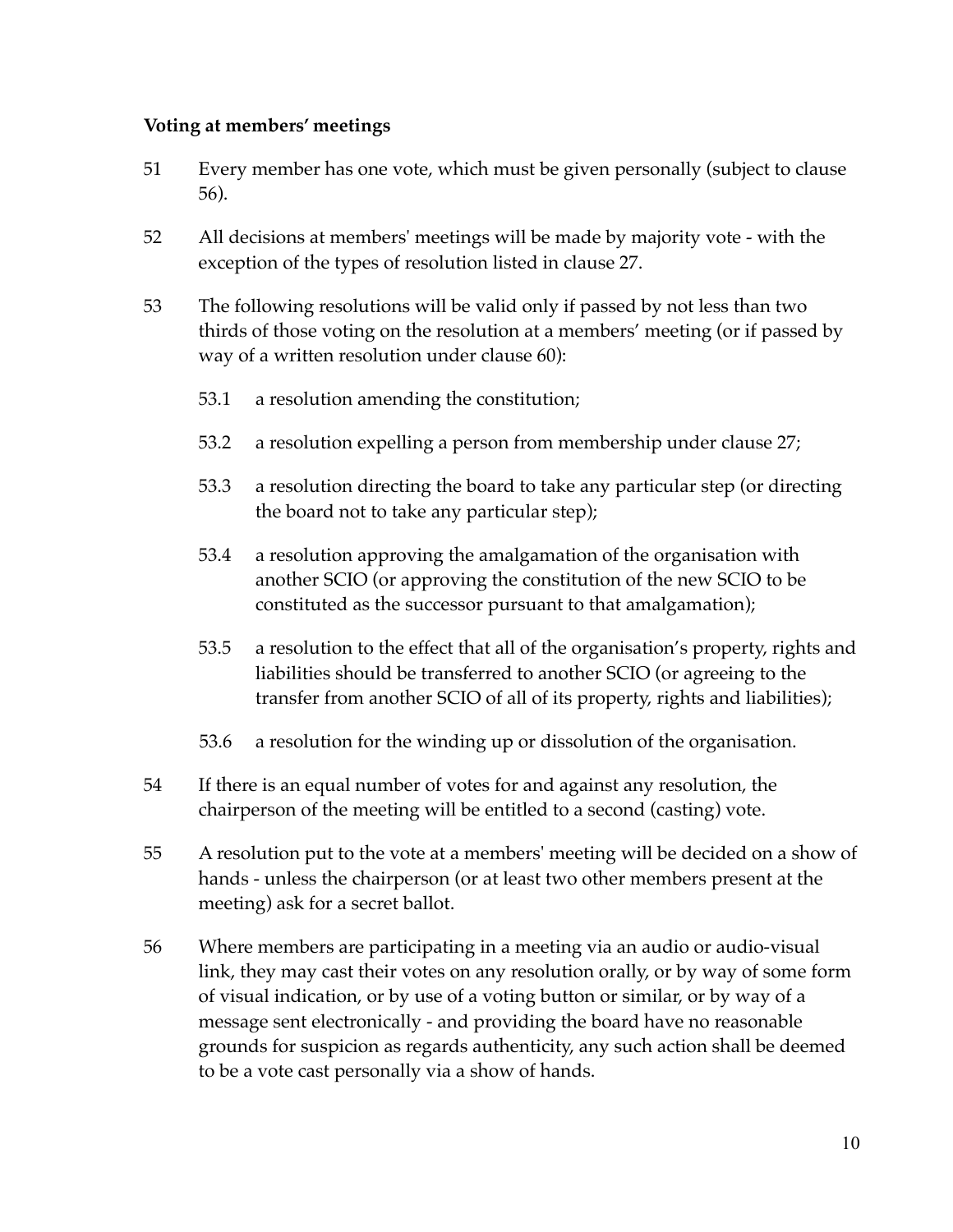- 57 The chairperson will decide how any secret ballot is to be conducted, and they will declare the result of the ballot at the meeting.
- 58 Where members are participating in a meeting via audio and/or audio-visual links, the chairperson's directions regarding how a secret ballot is to be conducted may allow those members to cast their votes on the secret ballot via any or all of the methods referred to in clause 56, providing reasonable steps are taken to preserve anonymity (while at the same time, addressing any risk of irregularities in the process).

### **Technical objections to remote participation in members' meetings**

- 59 This constitution imposes certain requirements regarding the use of audio and/ or audio-visual links as a means of participation and voting at members' meetings; providing the arrangements made by the board in relation to a given members' meeting (and the manner in which the meeting is conducted) are consistent with those requirements:
	- 59.1 a member cannot insist on participating in the members' meeting, or voting at the members' meeting, by any particular means;
	- 59.2 the members' meeting need not be held in any particular place;
	- 59.3 the members' meeting may be held without any particular number of those participating in the meeting being present in person at the same place participating via audio and/or audio-visual links - must still be met);
	- 59.4 the members' meeting may be held by any means which permits those participating in the meeting to hear and contribute to discussions at the meeting;
	- 59.5 a member will be able to exercise the right to vote at the members' meeting (including where a secret ballot is to be held) by such means as is determined by the chairperson of the meeting (consistent with the arrangements made by the board) and which permits that member's vote to be taken into account in determining whether or not a resolution is passed.

#### **Written resolutions by members**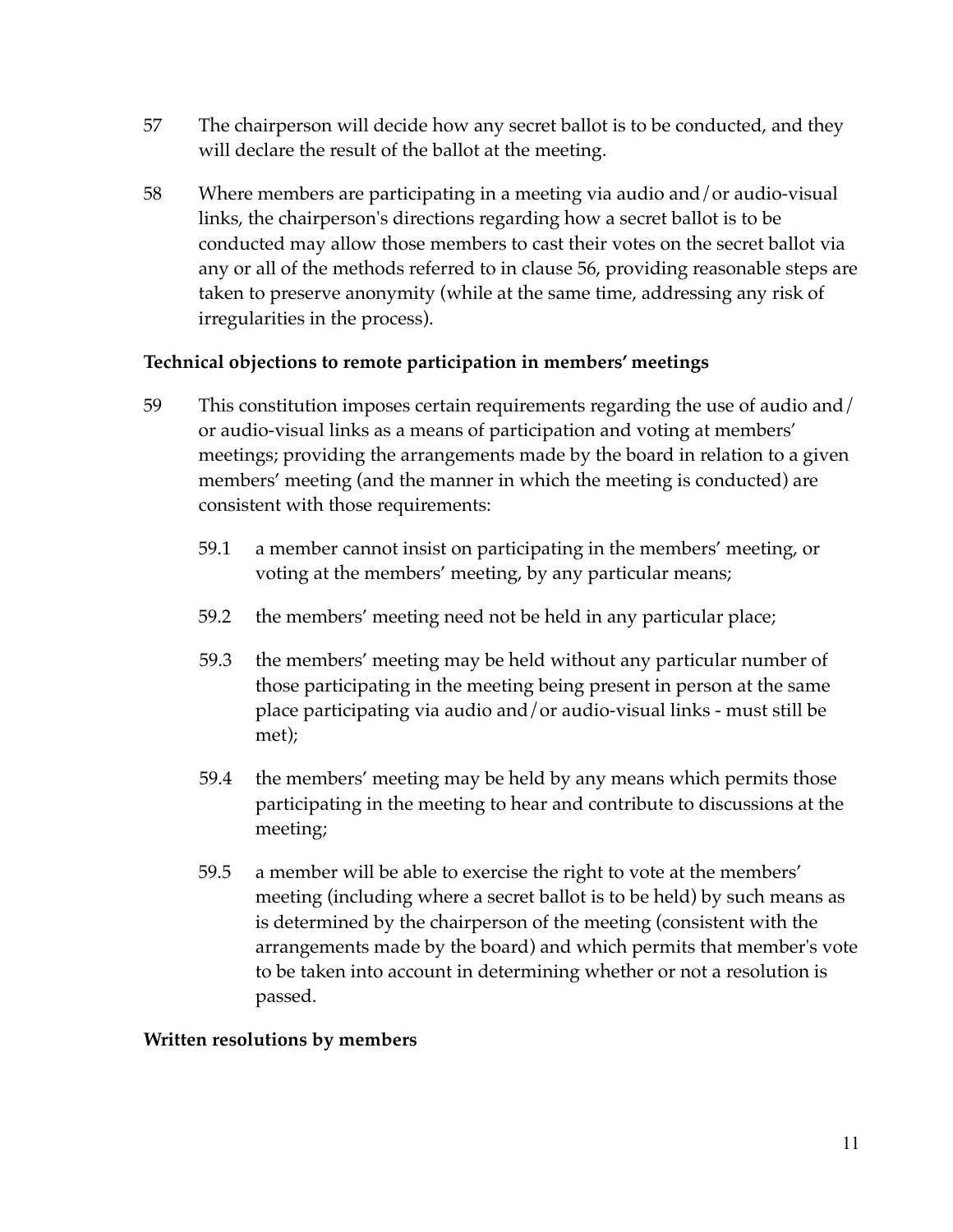60 A resolution agreed to in writing (or by e-mail) by all the members will be as valid as if it had been passed at a members' meeting; the date of the resolution will be taken to be the date on which the last member agreed to it.

#### **Minutes**

- 61 The board must ensure that proper minutes are kept in relation to all members' meetings.
- 62 Minutes of members' meetings must include the names of those present; and (so far as possible) should be signed by the chairperson of the meeting.

#### **BOARD**

#### **Number of charity trustees**

- 63 The maximum number of charity trustees is 12 out of that:
	- 63.1 no more than 9 shall be charity trustees who were elected/appointed under clauses 68 and 69 (or deemed to have been appointed under clause 67); and
	- 63.2 no more than 3 shall be charity trustees who were co-opted under the provisions of clauses 72 and 73.
- 64 The minimum number of charity trustees is 5.

#### **Eligibility**

- 65 A person shall not be eligible for election/appointment to the board under clauses 68 to 71 unless they are a member of the organisation; a person appointed to the board under clause 72 need not, however, be a member of the organisation.
- 66 A person will not be eligible for election or appointment to the board if they are: -
	- 66.1 disqualified from being a charity trustee under the Charities and Trustee Investment (Scotland) Act 2005; or
	- 66.2 an employee of the organisation.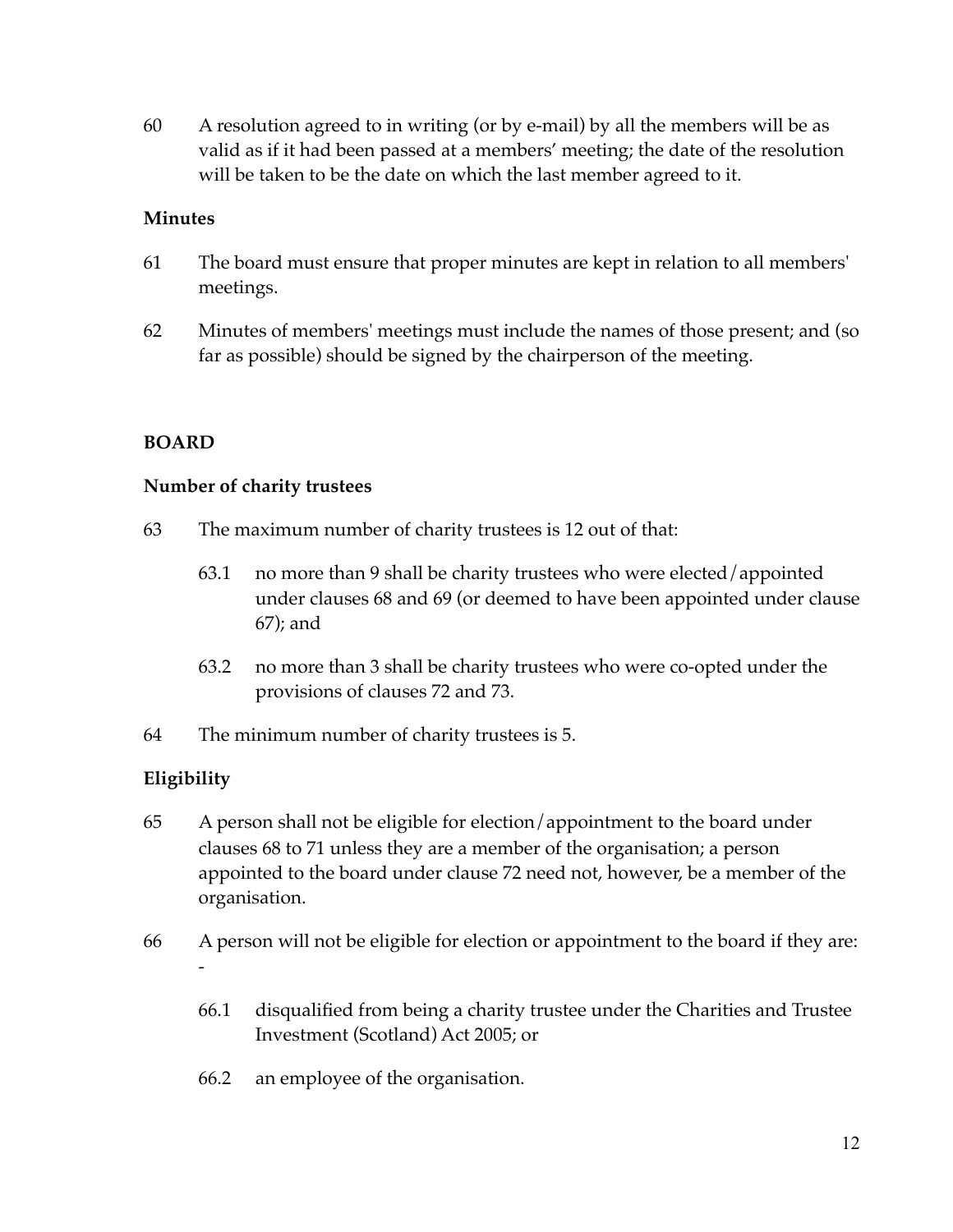## **Initial charity trustees**

67 The individuals who signed the charity trustee declaration forms which accompanied the application for incorporation of the organisation shall be deemed to have been appointed by the members as charity trustees with effect from the date of incorporation of the organisation.

### **Election, retiral, re-election**

- 68 At each AGM, the members may elect any member (unless they are debarred from membership under clause 66) to be a charity trustee.
- 69 The board may at any time appoint any member (unless they are debarred from membership under clause 66) to be a charity trustee.
- 70 Office bearers and members of the board shall normally serve for a period of three years. One third of the number shall retire each year by rotation. Retiring office bearers and committee members may be re-elected.
- 71 A charity trustee retiring at an AGM will be deemed to have been re-elected unless: -
	- 71.1 they advise the board prior to the conclusion of the AGM that they do not wish to be re-appointed as a charity trustee; or
	- 71.2 an election process was held at the AGM and they were not among those elected/re-elected through that process; or
	- 71.3 a resolution for the re-election of that charity trustee was put to the AGM and was not carried.

## **Appointment/re-appointment of co-opted charity trustees**

72 In addition to their powers under clause 69, the board may at any time appoint any non-member of the organisation to be a charity trustee (subject to clause 63, and providing they are not debarred from membership under clause 66) either on the basis that they have been nominated by a body with which the organisation has close contact in the course of its activities or on the basis that they have specialist experience and/or skills which could be of assistance to the board.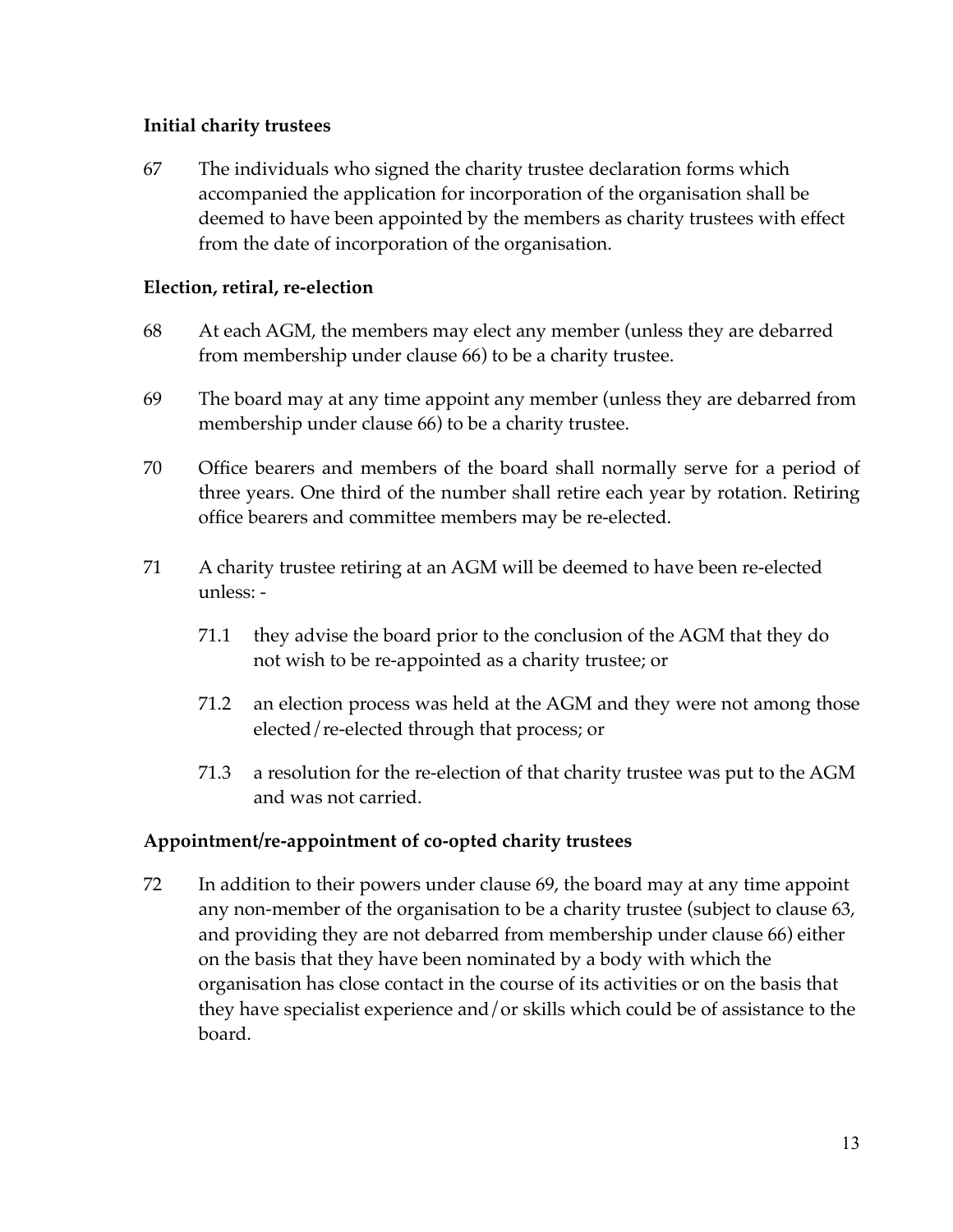73 At each AGM, all of the co-opted charity trustees appointed under clause 72 shall retire from office – but shall then be eligible for re-appointment under that clause.

## **Termination of office**

- 74 A charity trustee will automatically cease to hold office if:
	- 74.1 they become disqualified from being a charity trustee under the Charities and Trustee Investment (Scotland) Act 2005;
	- 74.2 they become incapable for medical reasons of carrying out their duties as a charity trustee - but only if that has continued (or is expected to continue) for a period of more than six months;
	- 74.3 (in the case of a charity trustee elected/appointed under clauses 68 to 71) they cease to be a member of the organisation;
	- 74.4 they become an employee of the organisation;
	- 74.5 they give the organisation a notice of resignation, signed by them;
	- 74.6 they are absent (without good reason, in the opinion of the board) from more than three consecutive meetings of the board - but only if the board resolves to remove them from office;
	- 74.7 they are removed from office by resolution of the board on the grounds that they are considered to have committed a material breach of the code of conduct for charity trustees (as referred to in clause 91);
	- 74.8 they are removed from office by resolution of the board on the grounds that they are considered to have been in serious or persistent breach of their duties under section 66(1) or (2) of the Charities and Trustee Investment (Scotland) Act 2005; or
	- 74.9 they are removed from office by a resolution of the members passed at a members' meeting.
- 75 A resolution under paragraph 74.7, 74.8 or 74.9 shall be valid only if:
	- 75.1 the charity trustee who is the subject of the resolution is given reasonable prior written notice of the grounds upon which the resolution for their removal is to be proposed;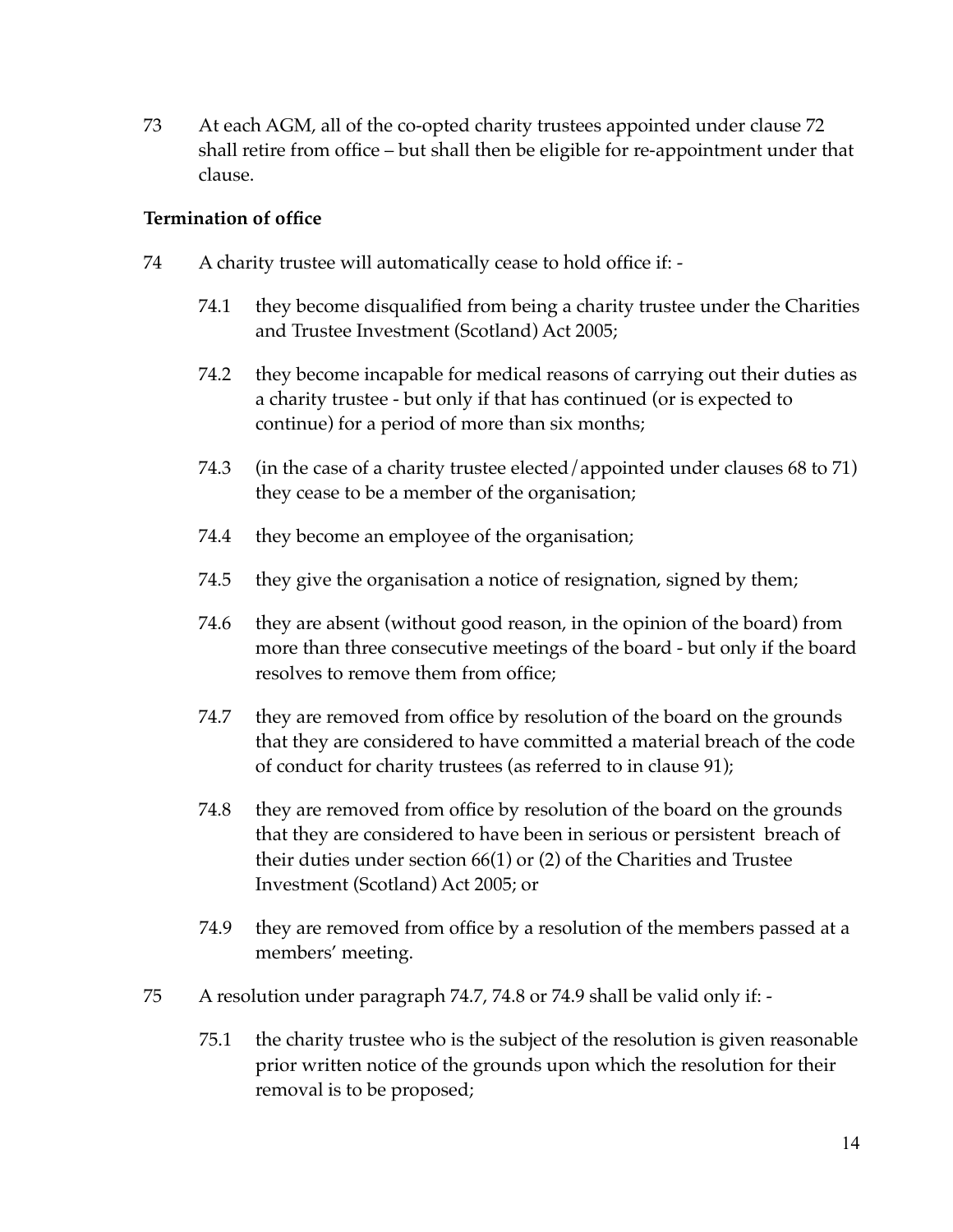- 75.2 the charity trustee concerned is given the opportunity to address the meeting at which the resolution is proposed, prior to the resolution being put to the vote; and
- 75.3 (in the case of a resolution under paragraph 74.8 or 74.9) at least two thirds (to the nearest round number) of the charity trustees then in office vote in favour of the resolution.

#### **Register of charity trustees**

- 76 The board must keep a register of charity trustees, setting out:-
	- 76.1 for each current charity trustee:
		- 76.1.1 their full name and address;
		- 76.1.2 the date on which they were appointed as a charity trustee; and
		- 76.1.3 any office held by them in the organisation;
	- 76.2 for each former charity trustee for at least 6 years from the date on which they ceased to be a charity trustee:
		- 76.2.1 the name of the charity trustee;
		- 76.2.2 any office held by them in the organisation; and
		- 76.2.3 the date on which they ceased to be a charity trustee.
- 77 The board must ensure that the register of charity trustees is updated within 28 days of any change:-
	- 77.1 which arises from a resolution of the board or a resolution passed by the members of the organisation; or
	- 77.2 which is notified to the organisation.
- 78 If any person requests a copy of the register of charity trustees, the board must ensure that a copy is supplied to them within 28 days, providing the request is reasonable; if the request is made by a person who is not a charity trustee of the organisation, the board may provide a copy which has the addresses blanked out - if the SCIO is satisfied that including that information is likely to jeopardise the safety or security of any person or premises.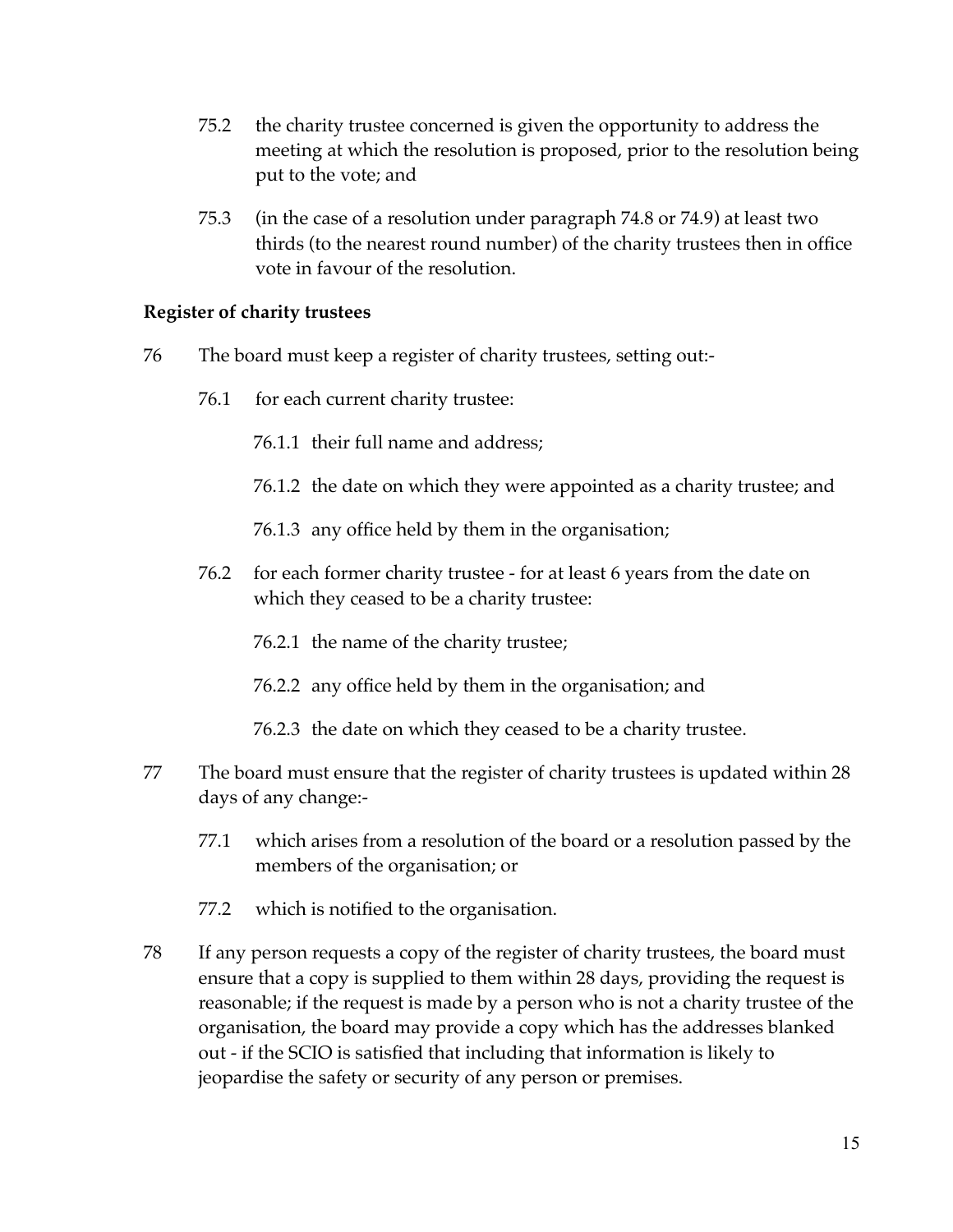## **Office-bearers**

- 79 The charity trustees may elect (from among themselves) a chair, a treasurer and a secretary.
- 80 In addition to the office-bearers required under clause 79, the charity trustees may elect (from among themselves) further office-bearers if they consider that appropriate.
- 81 All of the office-bearers will cease to hold office at the conclusion of each AGM, but may then be re-elected under clause 79 or 80.
- 82 A person elected to any office will automatically cease to hold that office:
	- 81.1 if they cease to be a charity trustee; *or*

81.2 if they give to the organisation a notice of resignation from that office, signed by them.

### **Powers of board**

- 83 Except where this constitution states otherwise, the organisation (and its assets and operations) will be managed by the board; and the board may exercise all the powers of the organisation.
- 84 A meeting of the board at which a quorum is present may exercise all powers exercisable by the board.
- 85 The members may, by way of a resolution passed in compliance with clause 53 (requirement for two-thirds majority), direct the board to take any particular step or direct the board not to take any particular step; and the board shall give effect to any such direction accordingly.

#### **Charity trustees - general duties**

- 86 Each of the charity trustees has a duty, in exercising functions as a charity trustee, to act in the interests of the organisation; and, in particular, must:-
	- 86.1 seek, in good faith, to ensure that the organisation acts in a manner which is in accordance with its purposes;
	- 86.2 act with the care and diligence which it is reasonable to expect of a person who is managing the affairs of another person;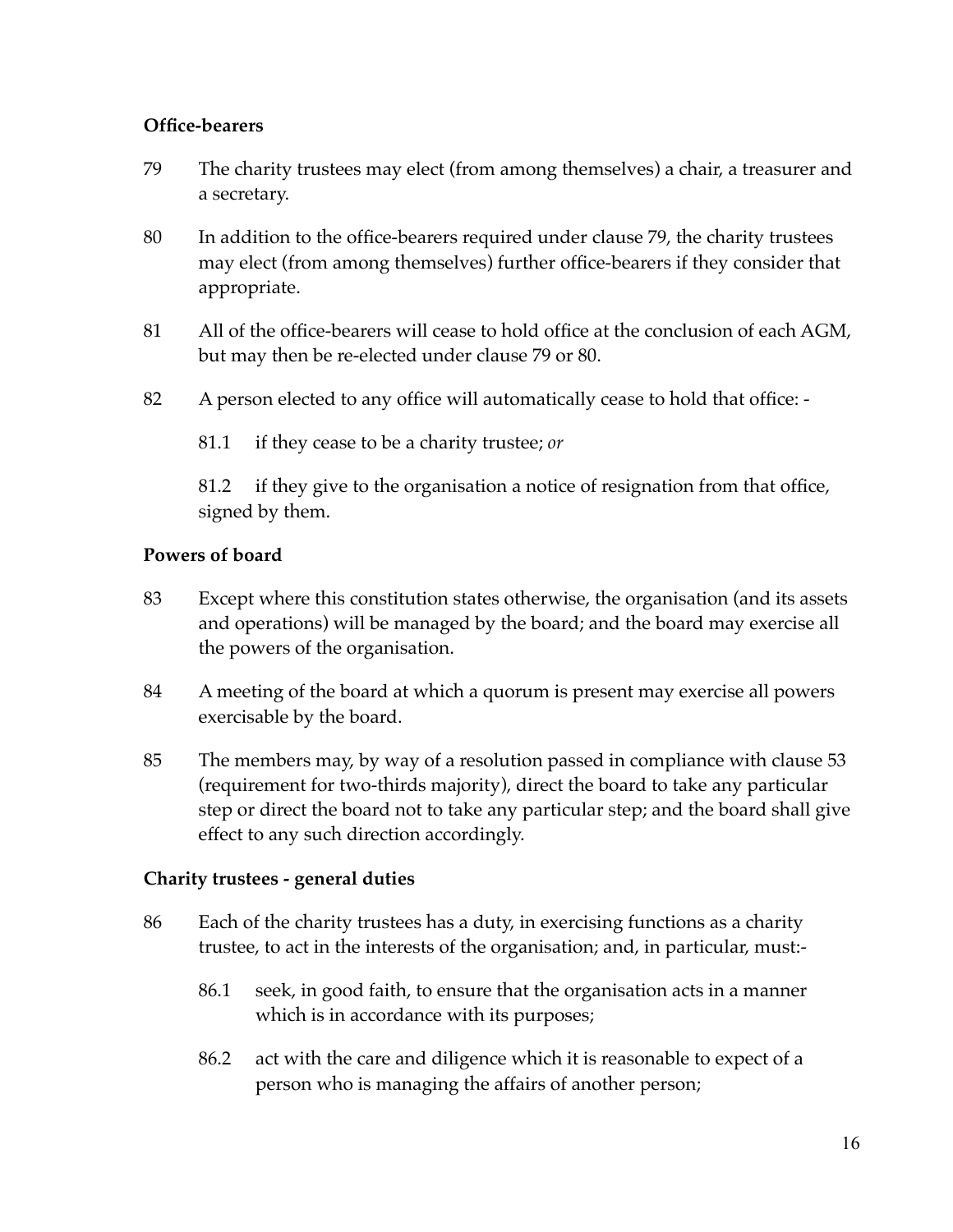- 86.3 in circumstances giving rise to the possibility of a conflict of interest between the organisation and any other party:
	- 86.3.1 put the interests of the organisation before that of the other party; or
	- 86.3.2 where any other duty prevents them from doing so, disclose the conflicting interest to the organisation and refrain from participating in any deliberation or decision of the other charity trustees with regard to the matter in question;
- 86.4 ensure that the organisation complies with any direction, requirement, notice or duty imposed under or by virtue of the Charities and Trustee Investment (Scotland) Act 2005.
- 87 In addition to the duties outlined in clause 86, all of the charity trustees must take such steps as are reasonably practicable for the purpose of ensuring: -
	- 87.1 that any breach of any of those duties by a charity trustee is corrected by the charity trustee concerned and not repeated; and
	- 87.2 that any trustee who has been in serious or persistent breach of those duties is removed as a trustee.
- 88 Provided they have declared their interest and have not voted on the question of whether or not the organisation should enter into the arrangement - a charity trustee will not be debarred from entering into an arrangement with the organisation in which they have a personal interest; and (subject to clause 89 and to the provisions relating to remuneration for services contained in the Charities and Trustee Investment (Scotland) Act 2005), they may retain any personal benefit which arises from that arrangement.
- 89 No charity trustee may serve as an employee (full time or part time) of the organisation; and no charity trustee may be given any remuneration by the organisation for carrying out their duties as a charity trustee.
- 90 The charity trustees may be paid all travelling and other expenses reasonably incurred by them in connection with carrying out their duties; this may include expenses relating to their attendance at meetings.

#### **Code of conduct for charity trustees**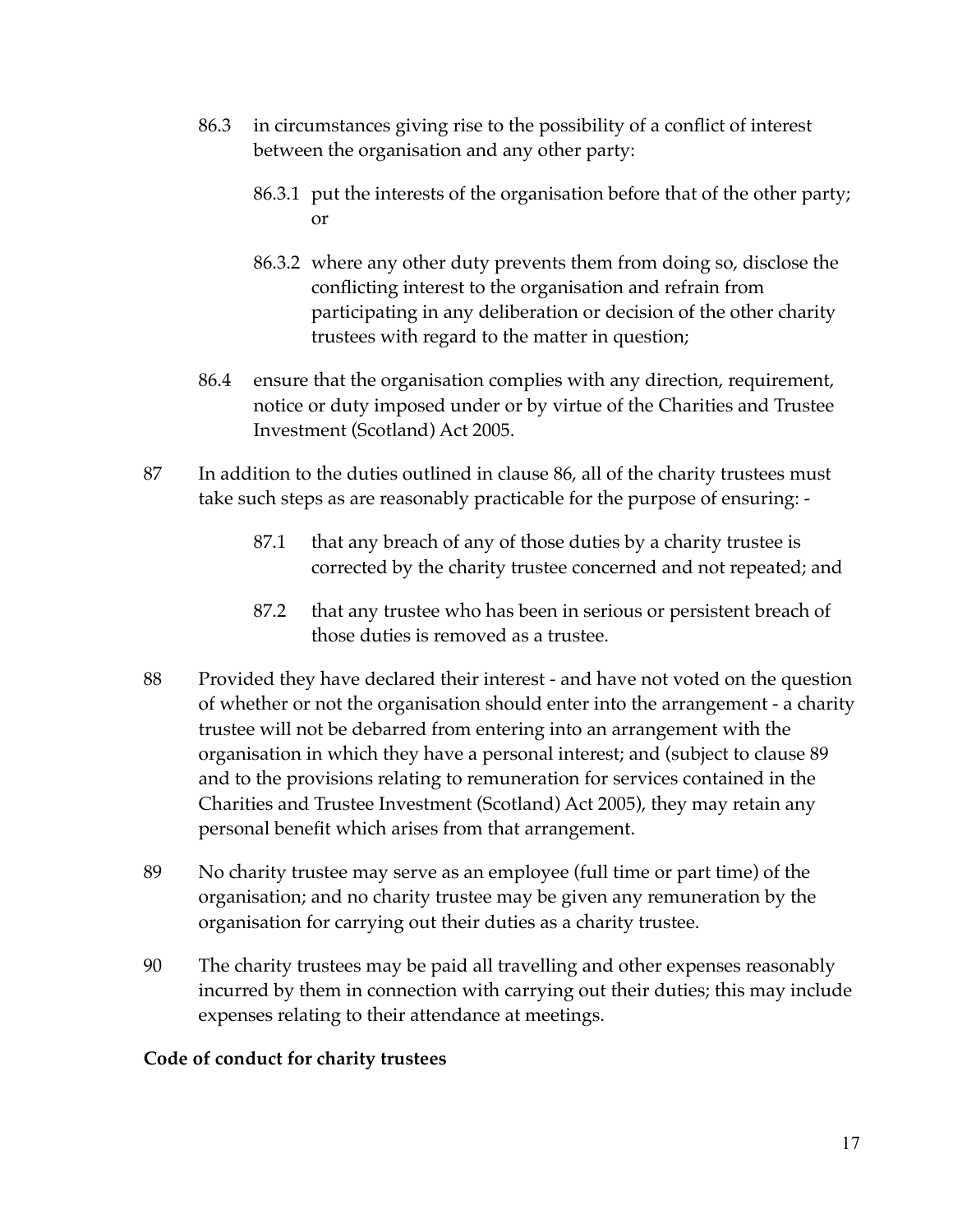- 91 Each of the charity trustees shall comply with the code of conduct (incorporating detailed rules on conflict of interest) prescribed by the board from time to time.
- 92 The code of conduct referred to in clause 91 shall be supplemental to the provisions relating to the conduct of charity trustees contained in this constitution and the duties imposed on charity trustees under the Charities and Trustee Investment (Scotland) Act 2005; and all relevant provisions of this constitution shall be interpreted and applied in accordance with the provisions of the code of conduct in force at the time

# **DECISION-MAKING BY THE CHARITY TRUSTEES**

## **Notice of board meetings**

- 93 Any charity trustee may call a meeting of the board *or* ask the secretary to call a meeting of the board.
- 94 At least 7 days' notice must be given of each board meeting, unless (in the opinion of the person calling the meeting) there is a degree of urgency which makes that inappropriate.
- 95 If charity trustees are to be permitted to participate in a board meeting by way of audio and/or audio-visual link(s), the charity trustees must, in advance of the meeting, be provided with details of how to connect and participate via that link or links; and (particularly for the benefit of those charity trustees who may have difficulties in using a computer or laptop for this purpose) the charity trustees' attention should be drawn to the following options:
	- 95.1 participating in the meeting via an audio link accessed by phone, using dial-in details (if that forms part of the arrangements);
	- 95.2 (where attendance in person is to be permitted, either on an open basis or subject to a restriction on the total number who will be permitted to attend) the ability to attend the meeting in person.

## **Procedure at board meetings**

96 No valid decisions can be taken at a board meeting unless a quorum is present; the quorum for board meetings is 5 charity trustees, present in person.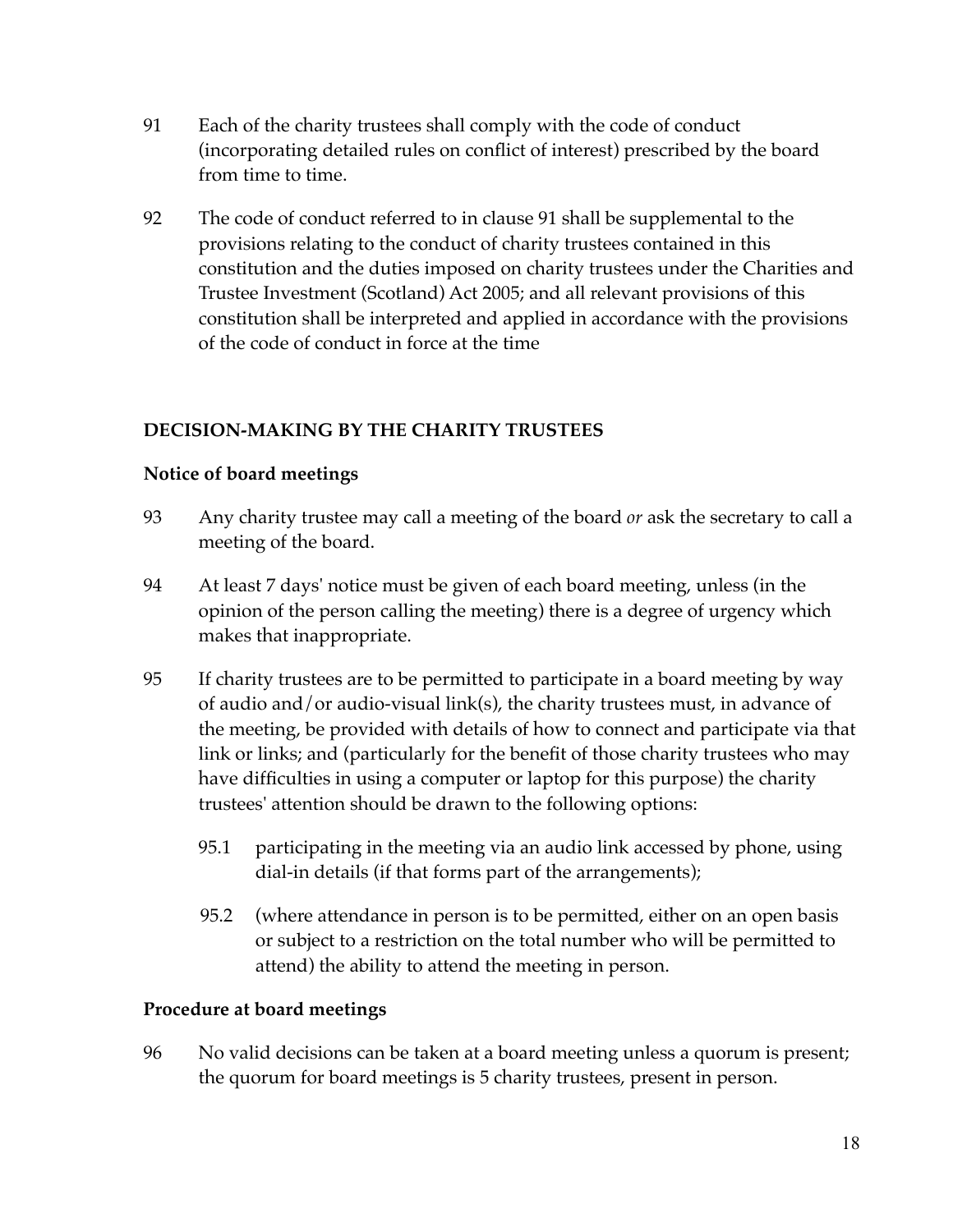- 97 An individual participating in a board meeting via an audio or audio-visual link which allows them to hear and contribute to discussions at the meeting will be deemed to be present in person (or, if they are not a charity trustee, will be deemed to be in attendance) at the meeting.
- 98 If at any time the number of charity trustees in office falls below the number stated as the quorum in clause 96, the remaining charity trustee(s) will have power to fill the vacancies or call a members' meeting - but will not be able to take any other valid decisions.
- 99 The chair of the organisation should act as chairperson of each board meeting.
- 100 If the chair is not present within 15 minutes after the time at which the meeting was due to start (or is not willing to act as chairperson), the charity trustees present at the meeting must elect (from among themselves) the person who will act as chairperson of that meeting.
- 101 Every charity trustee has one vote, which must be given personally (subject to clause 107).
- 102 All decisions at board meetings will be made by majority vote.
- 103 If there is an equal number of votes for and against any resolution, the chairperson of the meeting will be entitled to a second (casting) vote.
- 104 The board may if they consider appropriate (and must, if this is required under article 105), allow charity trustees to participate in board meetings by way of an audio and/or audio-visual link or links which allow them to hear and contribute to discussions at the meeting, providing:
	- 104.1 the means by which charity trustees can participate via that link or links are not subject to technical complexities, significant costs or other factors which are likely to represent - for all, or a significant proportion, of the charity trustees - a barrier to participation; and
	- 104.2 the manner in which the meeting is conducted ensures, so far as reasonably possible, that those charity trustees who participate via an audio or audio-visual link are not disadvantaged with regard to their ability to contribute to discussions at the meeting, as compared with those charity trustees (if any) who are attending in person (and vice versa).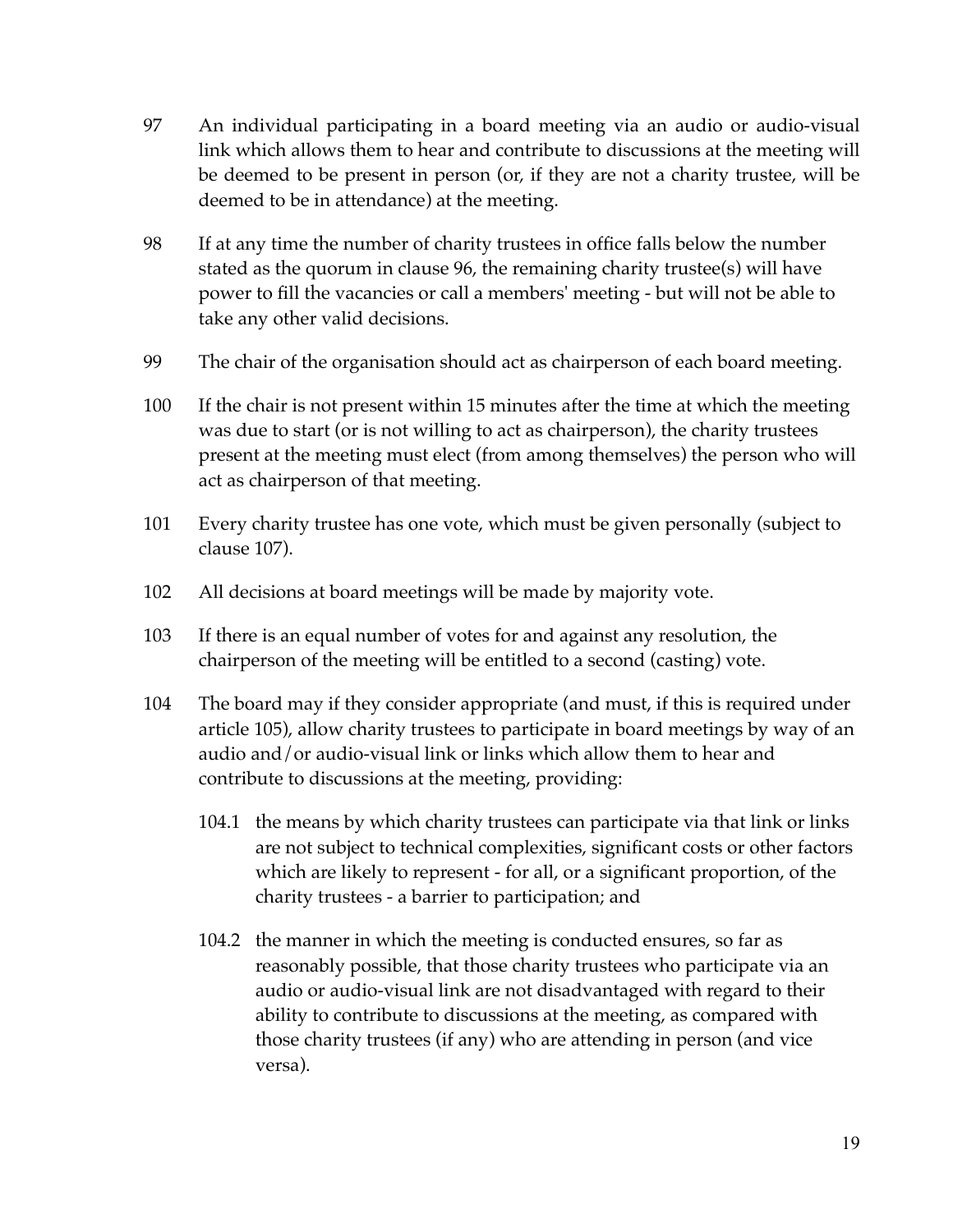- 105 If restrictions arising from public health legislation, directions or guidance are likely to mean that attendance in person at a proposed board meeting would not be possible or advisable for one or more of the charity trustees, the board must make arrangements for charity trustees to participate in that board meeting by way of audio and/or audio-visual link(s); and on the basis that:
	- 105.1 the requirements set out in paragraphs 104.1 and 104.2 of clause 104 will apply; and
	- 105.2 the board must use all reasonable endeavours to ensure that all charity trustees have access to one or more means by which they may hear and contribute to discussions at the meeting.
- 106 A board meeting may involve two or more charity trustees participating via attendance in person while other charity trustees participate via audio and/or audio-visual links; or it may involve participation solely via audio and/or audio-visual links.
- 107 Where a charity trustee or charity trustees are participating in a board meeting via an audio or audio-visual link, they may cast their vote on any resolution orally, or by way of some form of visual indication, or by use of a voting button or similar, or by way of a message sent electronically.
- 108 The board may, at its discretion, allow any person to attend (whether in person or by way of an audio or audio-visual link) and speak at a board meeting notwithstanding that they are not a charity trustee - but on the basis that they must not participate in decision-making.
- 109 A charity trustee must not vote at a board meeting (or at a meeting of a subcommittee) on any resolution which relates to a matter in which they have a personal interest or duty which conflicts (or may conflict) with the interests of the organisation; they must withdraw from the meeting while an item of that nature is being dealt with.
- 110 For the purposes of clause109:
	- 110.1 an interest held by an individual who is "connected" with the charity trustee under section 68(2) of the Charities and Trustee Investment (Scotland) Act 2005 (husband/wife, partner, child, parent, brother/sister etc) shall be deemed to be held by that charity trustee;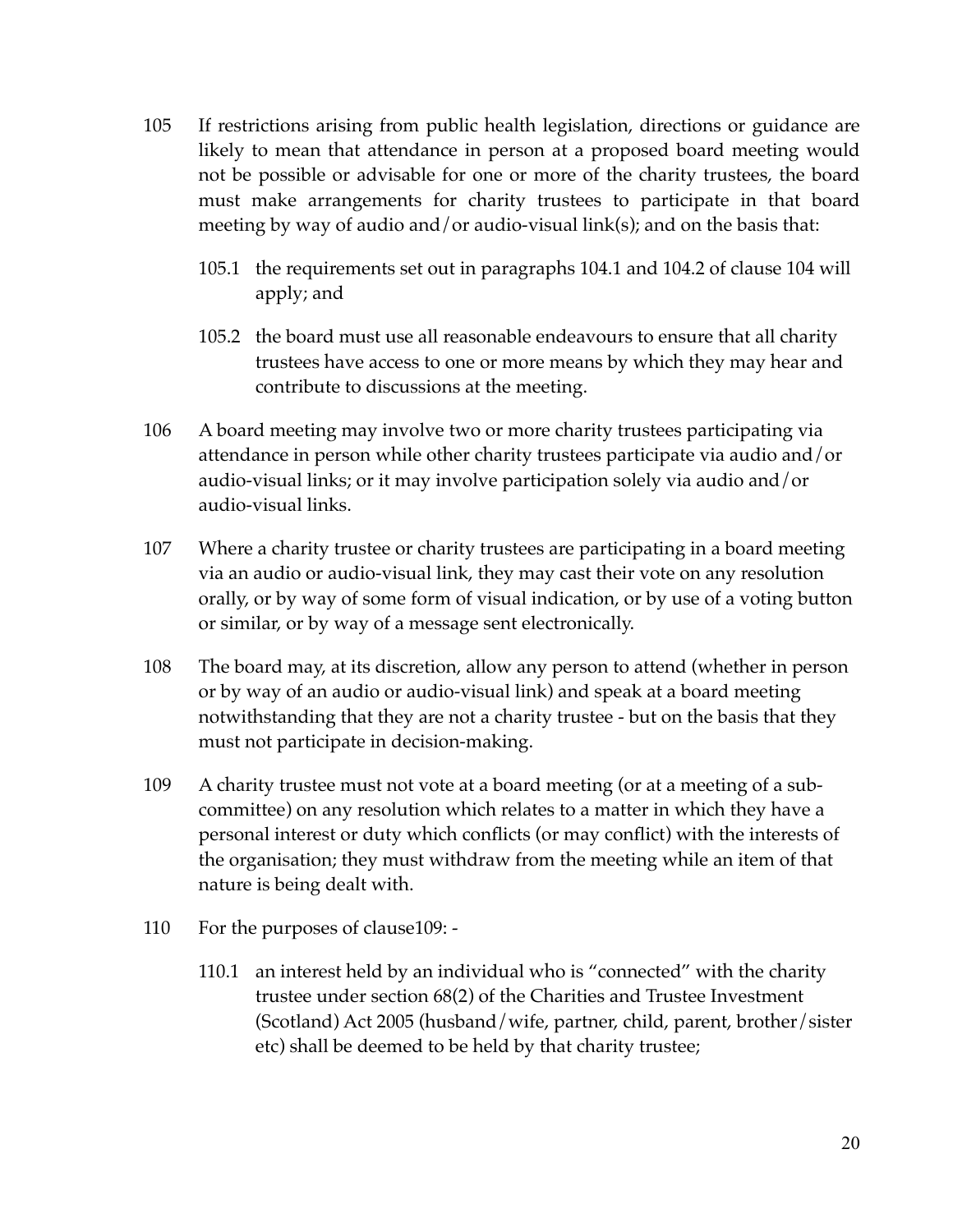- 110.2 a charity trustee will be deemed to have a personal interest in relation to a particular matter if a body in relation to which they are an employee, director, member of the management committee, officer or elected representative has an interest in that matter.
- 111 The principles set out in clause 59 (technical objections to remote participation) shall apply in relation to remote participation and voting at board meetings, as if each reference in that clause to a member were a reference to a charity trustee and each reference in that clause to a members' meeting were a reference to a board meeting.
- 112 A resolution agreed to in writing (or by e-mail) by a majority of the charity trustees then in office shall (subject to clauses 113 and 114) be as valid as if duly passed at a board meeting.
- 113 A resolution under clause 112 shall not be valid unless a copy of the resolution was circulated to all of the charity trustees, along with a cut-off time (which must be reasonable in the circumstances) for notifications under clause 114.
- 114 If a resolution is circulated to the charity trustees under clause 113, any one or more charity trustees may, following receipt of a copy of the resolution, notify the secretary that they consider that a board meeting should be held to discuss the matter which is the subject of the resolution; and if any such notification is received by the secretary prior to the cut-off time:
	- 114.1 the secretary must convene a board meeting accordingly, and on the basis that it will take place as soon as reasonably possible;
	- 114.2 the resolution cannot be treated as valid under clause 112 unless and until that board meeting has taken place;
	- 114.3 the board may (if they consider appropriate, on the basis of the discussions at the meeting) resolve at that board meeting that the resolution should be treated as invalid, notwithstanding that it had previously been agreed to in writing (or by e-mail) by a majority of the charity trustees then in office.

## **Minutes**

115 The board must ensure that proper minutes are kept in relation to all board meetings and meetings of sub-committees.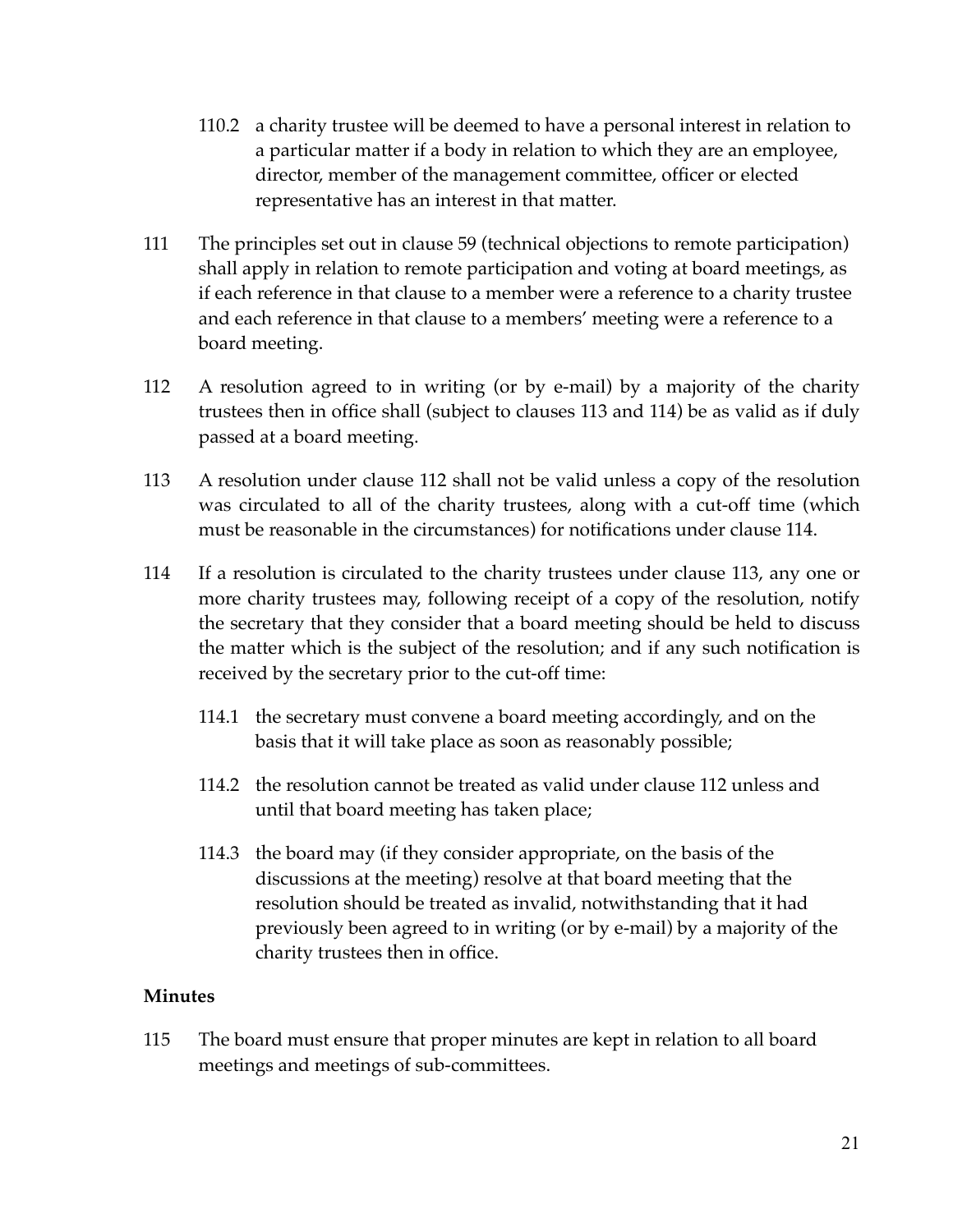- 116 The minutes to be kept under clause 115 must include the names of those present; and (so far as possible) should be signed by the chairperson of the meeting.
- 117 The board shall (subject to clause 118) make available copies of the minutes referred to in clause 115 to any member of the public requesting them
- 118 The board may exclude from any copy minutes made available to a member of the public under clause 117 any material which the board considers ought properly to be kept confidential - on the grounds that allowing access to such material could cause significant prejudice to the interests of the organisation or on the basis that the material contains reference to employee or other matters which it would be inappropriate to divulge

## **ADMINISTRATION**

#### **Delegation to sub-committees**

- 119 The board may delegate any of their powers to sub-committees; a subcommittee must include at least one charity trustee, but other members of a sub-committee need not be charity trustees.
- 120 The board may also delegate to the chair of the organisation (or the holder of any other post) such of their powers as they may consider appropriate.
- 121 When delegating powers under clause 119 or 120, the board must set out appropriate conditions (which must include an obligation to report regularly to the board).
- 122 Any delegation of powers under clause 119 or 120 may be revoked or altered by the board at any time.
- 123 The rules of procedure for each sub-committee, and the provisions relating to membership of each sub-committee, shall be set by the board.

#### **Operation of accounts**

124 Subject to clause 125, the signatures of two out of three signatories appointed by the board will be required in relation to the signing of cheques for the bank and building society accounts held by the organisation; at least one out of the two signatures must be the signature of a charity trustee. All other banking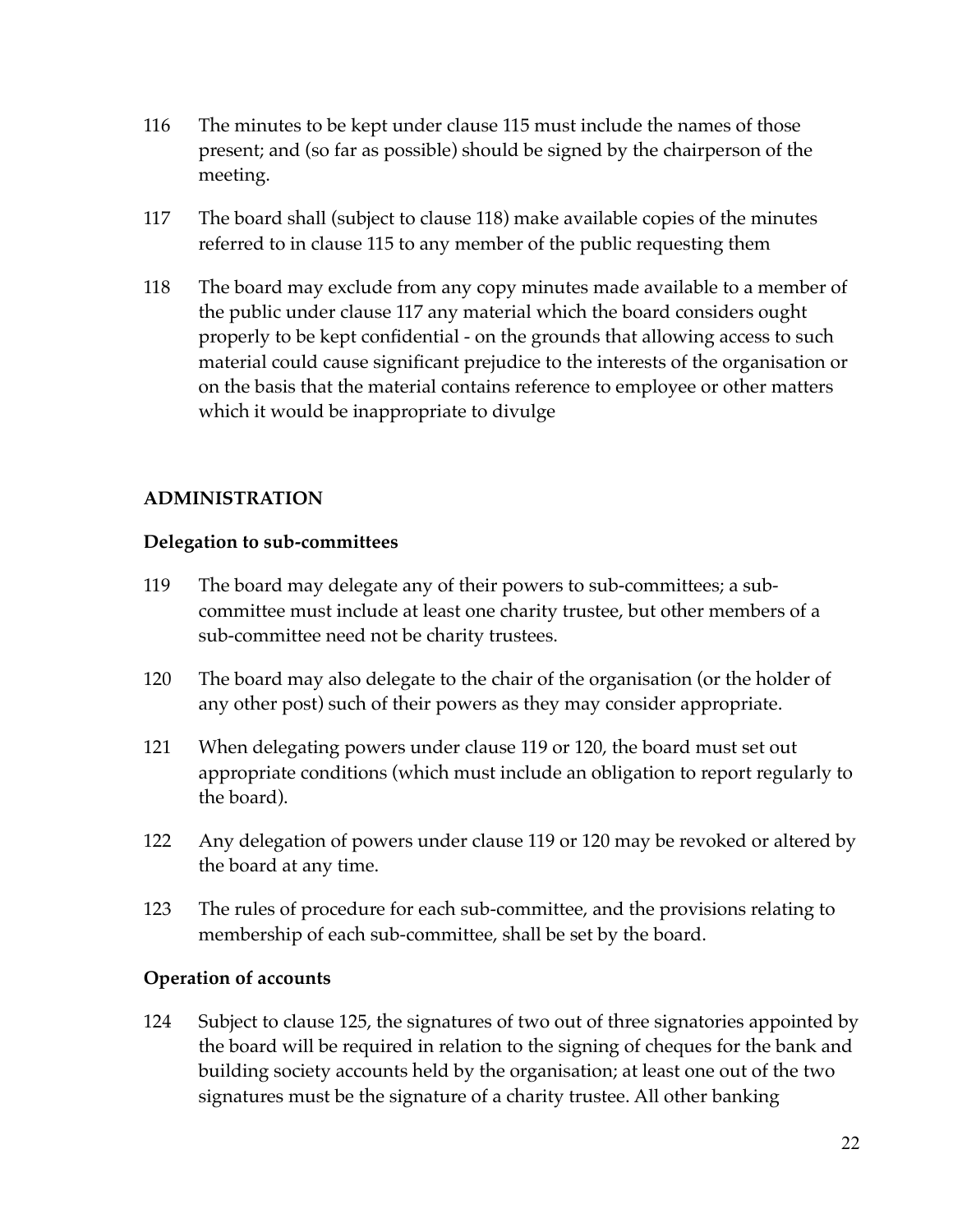operations shall be discharged in line with a financial controls policy agreed by the board.

125 Where the organisation uses electronic facilities for the operation of any bank or building society account, the authorisations required for operations on that account must be consistent with the approach reflected in clause 124.

#### **Accounting records and annual accounts**

- 126 The board must ensure that proper accounting records are kept, in accordance with all applicable statutory requirements.
- 127 The board must prepare annual accounts, complying with all relevant statutory requirements; accounts should be examined annually by an independent examiner, but if an audit is required under any statutory provisions (or if the board consider that an audit would be appropriate for some other reason), the board should ensure that an audit of the accounts is carried out by a qualified auditor.

### **MISCELLANEOUS**

#### **Winding-up**

- 128 If the organisation is to be wound up or dissolved, the winding-up or dissolution process will be carried out in accordance with the procedures set out under the Charities and Trustee Investment (Scotland) Act 2005.
- 129 Any surplus assets available to the organisation immediately preceding its winding up or dissolution must be used for purposes which are the same as - or which closely resemble - the purposes of the organisation as set out in this constitution.

#### **Alterations to the constitution**

- 130 This constitution may (subject to clause 131) be altered by resolution of the members passed at a members' meeting (subject to achieving the two thirds majority referred to in clause 53) or by way of a written resolution of the members.
- 131 The Charities and Trustee Investment (Scotland) Act 2005 prohibits taking certain steps (e.g. change of name, an alteration to the purposes, amalgamation,